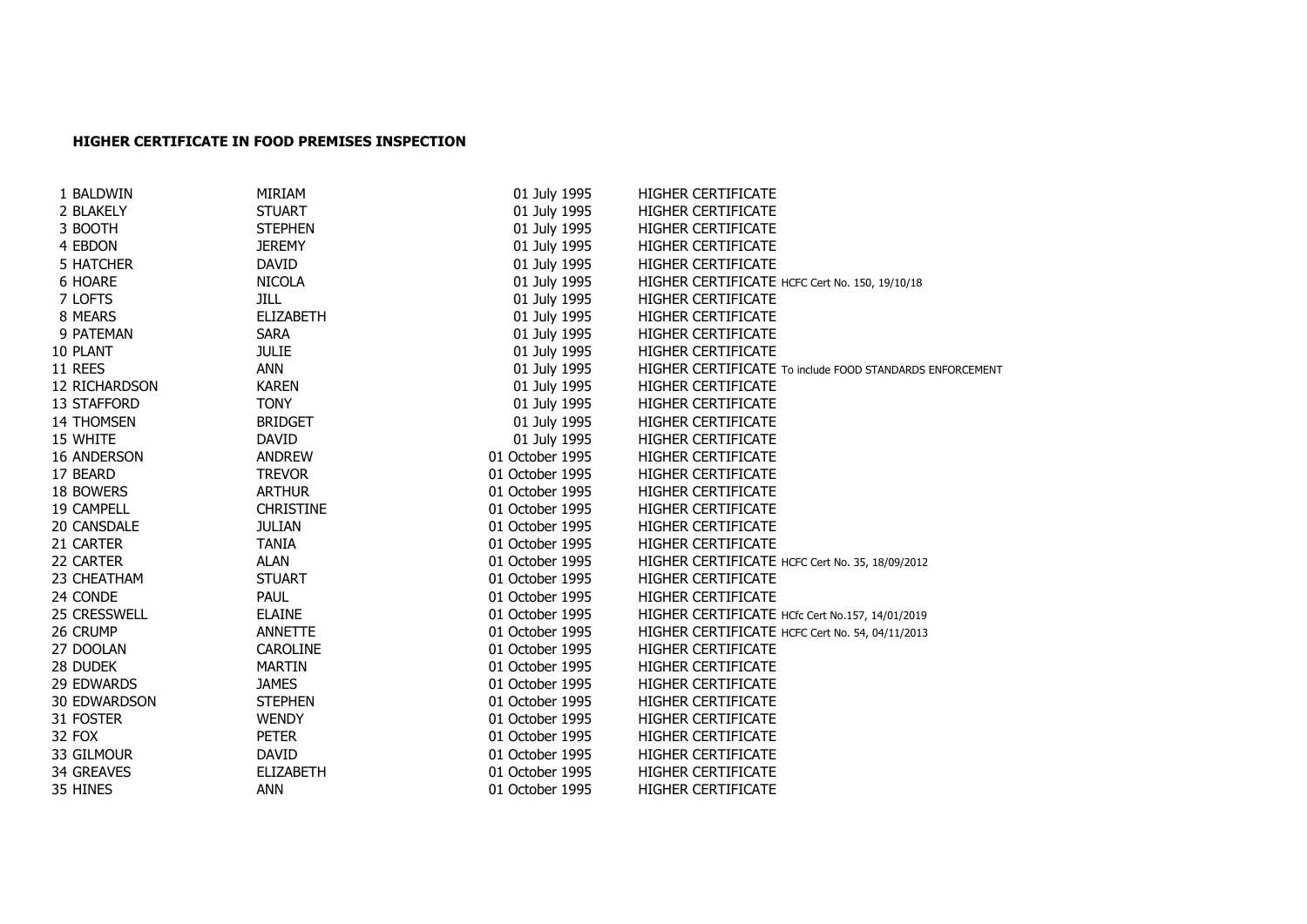| 36 HOLLAND         | <b>MARTIN</b>    | 01 October 1995 | HIGHER CERTIFICATE                                       |
|--------------------|------------------|-----------------|----------------------------------------------------------|
| 37 HOLLISTER       | <b>TRUDY</b>     | 01 October 1995 | HIGHER CERTIFICATE                                       |
| 38 JONAS           | <b>RICHARD</b>   | 01 October 1995 | <b>HIGHER CERTIFICATE</b>                                |
| 39 LESSER          | <b>JULIE</b>     | 01 October 1995 | <b>HIGHER CERTIFICATE</b>                                |
| 40 MANN            | PHILIP           | 01 October 1995 | <b>HIGHER CERTIFICATE</b>                                |
| 41 MARSH           | <b>HILARY</b>    | 01 October 1995 | <b>HIGHER CERTIFICATE</b>                                |
| 42 MOORE           | <b>RICHARD</b>   | 01 October 1995 | HIGHER CERTIFICATE                                       |
| 43 MOORE           | <b>KEVIN</b>     | 01 October 1995 | HIGHER CERTIFICATE HCFC Cert No. 15, 6/09/2011           |
| 44 PATERSON        | IAN              | 01 October 1995 | HIGHER CERTIFICATE                                       |
| 45 PHILLIPS        | <b>JOANNE</b>    | 01 October 1995 | <b>HIGHER CERTIFICATE</b>                                |
| 46 SCOTT           | <b>JAMES</b>     | 01 October 1995 | <b>HIGHER CERTIFICATE</b>                                |
| 47 SENIOR          | <b>SUNA</b>      | 01 October 1995 | HIGHER CERTIFICATE                                       |
| <b>48 SMYTHERS</b> | <b>LORAINE</b>   | 01 October 1995 | HIGHER CERTIFICATE HCFC Cert No. 137, 23/11/2017         |
| 49 SQUIRES         | <b>AMANDA</b>    | 01 October 1995 | HIGHER CERTIFICATE                                       |
| 50 WALPOLE         | <b>ROBIN</b>     | 01 October 1995 | <b>HIGHER CERTIFICATE</b>                                |
| 51 WARE            | <b>TREVOR</b>    | 01 October 1995 | <b>HIGHER CERTIFICATE</b>                                |
| 52 WATKINS         | <b>DAVID</b>     | 01 October 1995 | <b>HIGHER CERTIFICATE</b>                                |
| 53 WHITE           | <b>MARGARET</b>  | 01 October 1995 | HIGHER CERTIFICATE                                       |
| 54 WINFIELD        | <b>WENDY</b>     | 01 October 1995 | HIGHER CERTIFICATE HCFC Cert No. 60, 07.04.2014          |
| 55 AISLABIE        | <b>JANE</b>      | 01 April 1996   | HIGHER CERTIFICATE                                       |
| 56 ASHTON          | <b>STEPHEN</b>   | 01 April 1996   | <b>HIGHER CERTIFICATE</b>                                |
| 57 BAILEY          | IAN              | 23 April 1996   | HIGHER CERTIFICATE To include FOOD STANDARDS ENFORCEMENT |
| 58 BIRCH           | <b>LESLIE</b>    | 01 April 1996   | <b>HIGHER CERTIFICATE</b>                                |
| 59 BIRCHALL        | LARAINE          | 01 April 1996   | <b>HIGHER CERTIFICATE</b>                                |
| 60 BOND            | <b>GEOFF</b>     | 01 April 1996   | HIGHER CERTIFICATE To include FOOD STANDARDS ENFORCEMENT |
| 61 BROWN           | <b>ANTHONY</b>   | 01 April 1996   | <b>HIGHER CERTIFICATE</b>                                |
| 62 BROWN           | <b>DAVID</b>     | 01 April 1996   | HIGHER CERTIFICATE                                       |
| <b>63 BUCKLEY</b>  | <b>ELIZABETH</b> | 01 April 1996   | HIGHER CERTIFICATE HCFC Cert No. 153, 6.12.2018          |
| <b>64 BURCHELL</b> | <b>JOANNE</b>    | 01 April 1996   | <b>HIGHER CERTIFICATE</b>                                |
| 65 DUCE            | PATRICIA         | 01 April 1996   | <b>HIGHER CERTIFICATE</b>                                |
| 66 FOSTER          | <b>NIGEL</b>     | 01 April 1996   | <b>HIGHER CERTIFICATE</b>                                |
| 67 GREEN           | <b>CHRISTIAN</b> | 01 April 1996   | <b>HIGHER CERTIFICATE</b>                                |
| <b>68 HASWELL</b>  | <b>JOHN</b>      | 01 April 1996   | <b>HIGHER CERTIFICATE</b>                                |
| 69 HICKIE          | <b>TERESA</b>    | 01 April 1996   | HIGHER CERTIFICATE                                       |
| 70 HISCOCK         | <b>MALCOLM</b>   | 01 April 1996   | <b>HIGHER CERTIFICATE</b>                                |
| 71 HODGES          | <b>MARY</b>      | 01 April 1996   | <b>HIGHER CERTIFICATE</b>                                |
| 72 HOPPER          | <b>PETER</b>     | 01 April 1996   | <b>HIGHER CERTIFICATE</b>                                |
| 73 HOSKIN          | <b>RACHEL</b>    | 01 April 1996   | HIGHER CERTIFICATE                                       |
| 74 HOWARD          | <b>GLENN</b>     | 01 April 1996   | HIGHER CERTIFICATE HCFC Cert No. 106 24/11/2016          |
| 75 JAMES           | <b>KAREN</b>     | 01 April 1996   | <b>HIGHER CERTIFICATE</b>                                |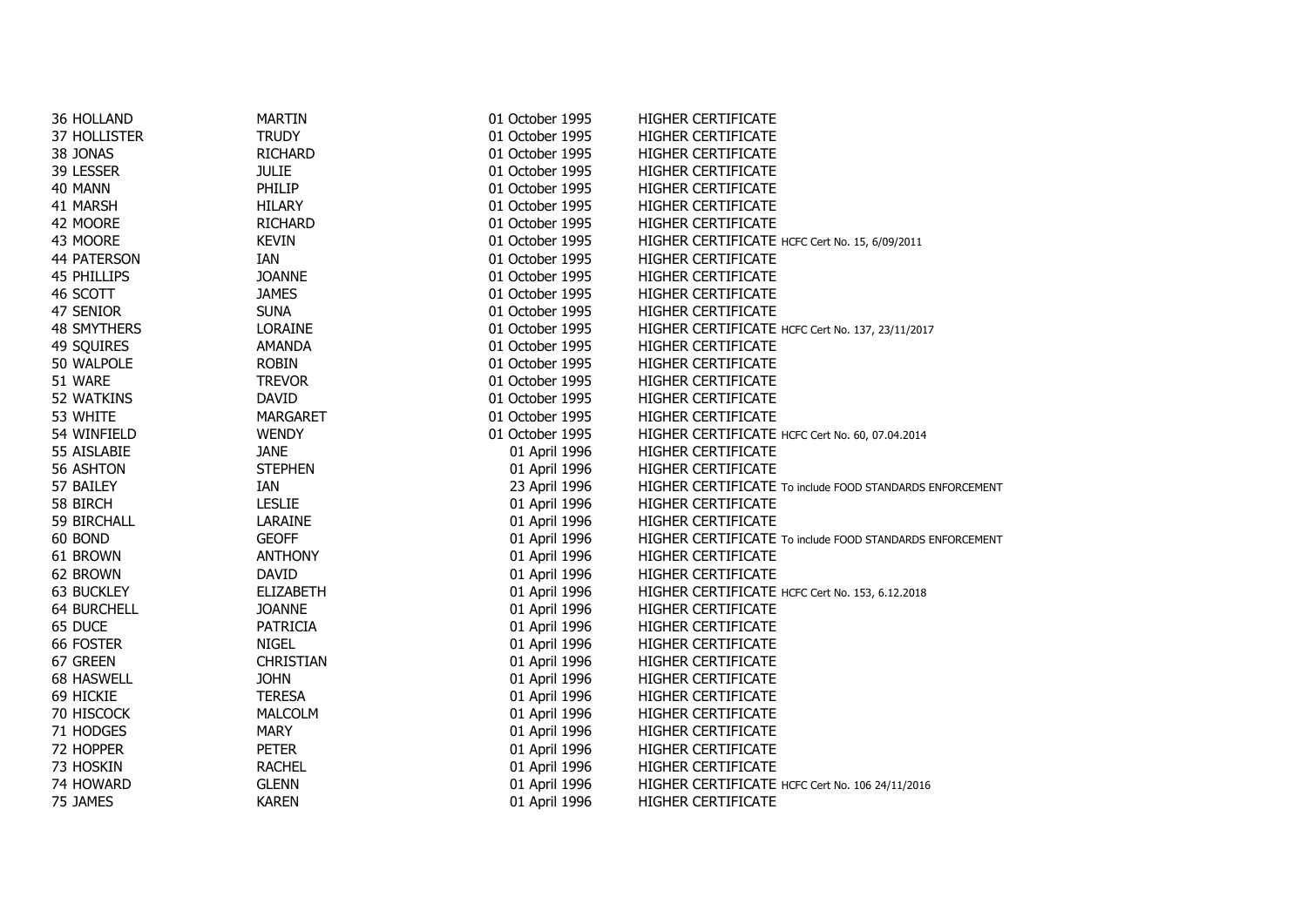| 76 KINGSBURY    | SARAH              | 01 April 1996     | HIGHER CERTIFICATE                                       |
|-----------------|--------------------|-------------------|----------------------------------------------------------|
| 77 LLEWELLYN    | ANNA-MARIE         | 01 April 1996     | HIGHER CERTIFICATE                                       |
| 78 MICHAUD      | <b>MELISSA</b>     | 01 April 1996     | HIGHER CERTIFICATE                                       |
| 79 MOORE        | <b>NOEL</b>        | 01 April 1996     | HIGHER CERTIFICATE                                       |
| 80 MUDIE        | <b>JULIE</b>       | 01 April 1996     | HIGHER CERTIFICATE                                       |
| 81 NARRAMORE    | <b>ANDREW</b>      | 01 April 1996     | HIGHER CERTIFICATE                                       |
| 82 PARKINS      | <b>BARRY</b>       | 01 April 1996     | <b>HIGHER CERTIFICATE</b>                                |
| 83 PERRY        | <b>BRIAN</b>       | 01 April 1996     | HIGHER CERTIFICATE                                       |
| 84 ROBERTS      | <b>RICHARD</b>     | 01 April 1996     | HIGHER CERTIFICATE                                       |
| 85 THOMAS       | <b>GLENDA-JEAN</b> | 01 April 1996     | HIGHER CERTIFICATE                                       |
| 86 WILLIAMS     | <b>DOROTHY</b>     | 01 April 1996     | HIGHER CERTIFICATE To include FOOD STANDARDS ENFORCEMENT |
| 87 TOBIN        | <b>JULIE</b>       | 01 April 1996     | HIGHER CERTIFICATE                                       |
| 88 WILSON       | <b>JULIA</b>       | 01 April 1996     | HIGHER CERTIFICATE                                       |
| 89 WORRAL       | <b>CHARLES</b>     | 01 April 1996     | <b>HIGHER CERTIFICATE</b>                                |
| 90 BROWN        | <b>MICHAEL</b>     | 01 April 1996     | <b>HIGHER CERTIFICATE</b>                                |
| 91 SIDHU        | <b>BALBIR</b>      | 01 July 1996      | HIGHER CERTIFICATE                                       |
| 92 AGASS        | <b>ANDREW</b>      | 25 September 1996 | HIGHER CERTIFICATE                                       |
| 93 ANDERSON     | <b>ALEXANDER</b>   | 25 September 1996 | HIGHER CERTIFICATE                                       |
| 94 ANTHONY      | <b>TERESA</b>      | 25 September 1996 | HIGHER CERTIFICATE                                       |
| 95 ARCHIBALD    | CAROL              | 25 September 1996 | HIGHER CERTIFICATE                                       |
| 96 BOUTWELL     | <b>HELEN</b>       | 25 September 1996 | HIGHER CERTIFICATE                                       |
| 97 BRADSHAW     | <b>STEWART</b>     | 25 September 1996 | <b>HIGHER CERTIFICATE</b>                                |
| 98 BROTHERS     | ANNE               | 25 September 1996 | HIGHER CERTIFICATE To include FOOD STANDARDS ENFORCEMENT |
| 99 BROUGHTON    | PHILIP             | 25 September 1996 | HIGHER CERTIFICATE                                       |
| 100 CAYZER      | <b>JUDITH</b>      | 25 September 1996 | <b>HIGHER CERTIFICATE</b>                                |
| 101 CHRISTIE    | <b>PATRICIA</b>    | 25 September 1996 | HIGHER CERTIFICATE HCFC Cert No. 23, 28/03/2012          |
| 102 CHARMAN     | <b>CHRISTINE</b>   | 25 September 1996 | HIGHER CERTIFICATE                                       |
| 103 CHOWDHURY   | <b>HARMINDER</b>   | 25 September 1996 | HIGHER CERTIFICATE To include FOOD STANDARDS ENFORCEMENT |
| 104 COOPER      | PHILIP             | 25 September 1996 | <b>HIGHER CERTIFICATE</b>                                |
| 105 CUMBERBATCH | <b>MICHAEL</b>     | 25 September 1996 | <b>HIGHER CERTIFICATE</b>                                |
| 106 DAVIES      | <b>DEAN</b>        | 25 September 1996 | HIGHER CERTIFICATE HCFC Cert No. 39, 02/10/2012          |
| 107 DAWE        | <b>MERVYN</b>      | 25 September 1996 | <b>HIGHER CERTIFICATE</b>                                |
| 108 DICKINSON   | <b>JOHN</b>        | 25 September 1996 | HIGHER CERTIFICATE                                       |
| 109 DAWSON      | <b>GEOFFREY</b>    | 25 September 1996 | HIGHER CERTIFICATE                                       |
| <b>110 DAY</b>  | <b>GARY</b>        | 25 September 1996 | HIGHER CERTIFICATE                                       |
| 111 DOREY       | <b>GILL</b>        | 25 September 1996 | HIGHER CERTIFICATE                                       |
| 112 DRACOTT     | ADAM               | 25 September 1996 | <b>HIGHER CERTIFICATE</b>                                |
| 113 EDGELER     | <b>BRIAN</b>       | 25 September 1996 | HIGHER CERTIFICATE HCFC Cert No. 86, 02/11/2015          |
| 114 GAUTIER     | <b>LINDA</b>       | 25 September 1996 | <b>HIGHER CERTIFICATE</b>                                |
| <b>115 FOX</b>  | <b>RAYMOND</b>     | 25 September 1996 | <b>HIGHER CERTIFICATE</b>                                |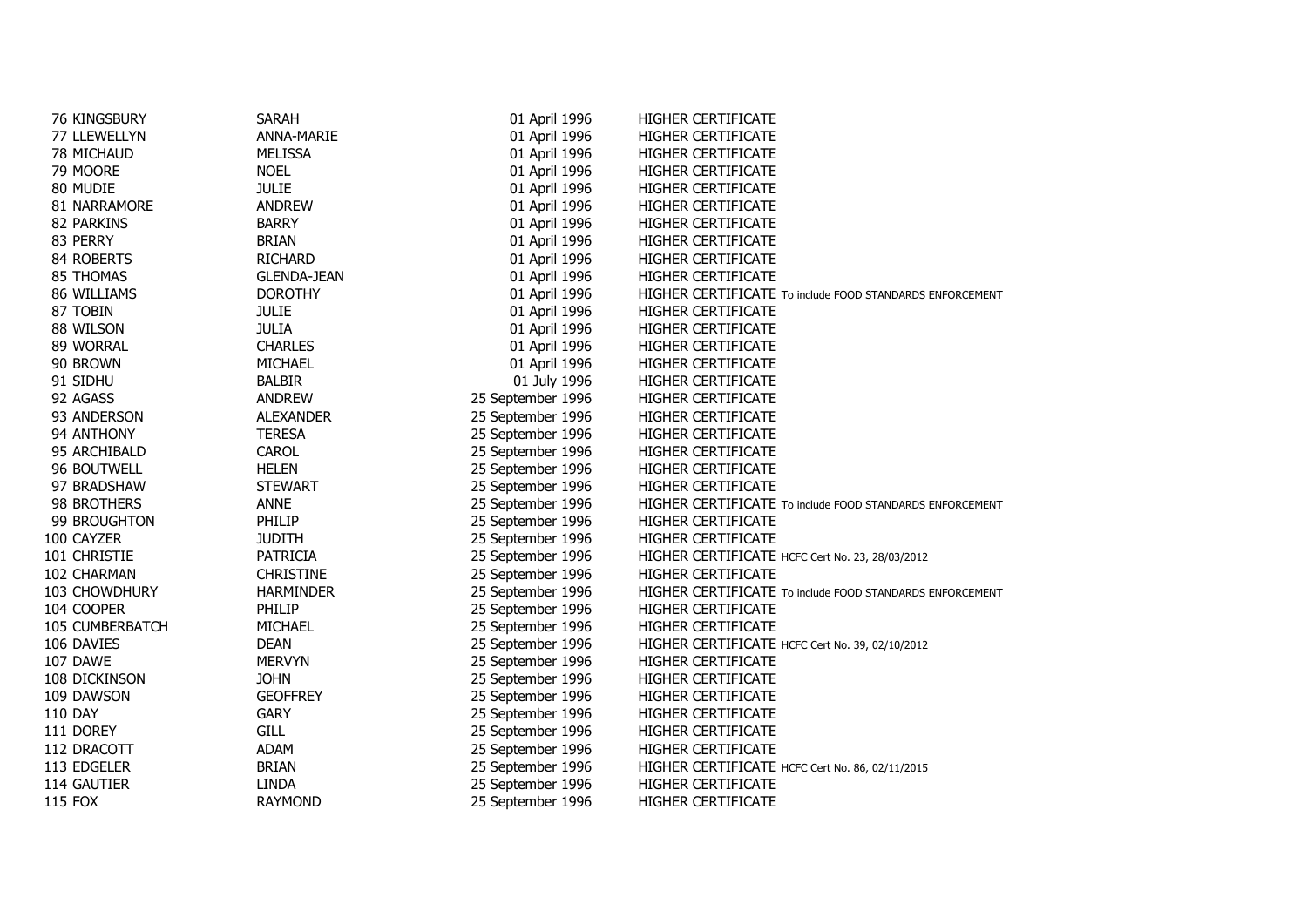| 116 HARRIS             | SARAH            | 25 September 1996 | <b>HIGHER CERTIFICATE</b>                                |  |
|------------------------|------------------|-------------------|----------------------------------------------------------|--|
| 117 HOOLEY             | <b>BELINDA</b>   | 25 September 1996 | HIGHER CERTIFICATE                                       |  |
| 118 JACOBS             | <b>HONEY</b>     | 25 September 1996 | HIGHER CERTIFICATE                                       |  |
| 119 JOHNSON            | <b>MARK</b>      | 25 September 1996 | HIGHER CERTIFICATE                                       |  |
| 120 KENT               | <b>ELIZABETH</b> | 25 September 1996 | <b>HIGHER CERTIFICATE</b>                                |  |
| 121 LAWTON             | <b>MALCOLM</b>   | 25 September 1996 | HIGHER CERTIFICATE                                       |  |
| 122 LESLIE             | <b>NEIL</b>      | 25 September 1996 | HIGHER CERTIFICATE                                       |  |
| 123 MCLAUGHLIN         | <b>DAWN</b>      | 25 September 1996 | HIGHER CERTIFICATE                                       |  |
| 124 MACKINTOSH         | <b>GILLIAN</b>   | 25 September 1996 | HIGHER CERTIFICATE                                       |  |
| 125 MALLISON           | AMANDA           | 25 September 1996 | HIGHER CERTIFICATE                                       |  |
| 126 MANN               | <b>GEORGI</b>    | 25 September 1996 | HIGHER CERTIFICATE                                       |  |
| 127 MAPES              | <b>BARRY</b>     | 25 September 1996 | HIGHER CERTIFICATE                                       |  |
| 128 MEACOCK            | <b>SARAH</b>     | 25 September 1996 | HIGHER CERTIFICATE HCFC Cert No. 10, 24/08/2011          |  |
| 129 MILLS              | <b>JEANETTE</b>  | 25 September 1996 | HIGHER CERTIFICATE                                       |  |
| 130 NICHOLLS           | <b>PAUL</b>      | 25 September 1996 | HIGHER CERTIFICATE HCFC Cert No. 9, 24/08/2011           |  |
| 131 OUTLAW             | <b>MARGARET</b>  | 25 September 1996 | <b>HIGHER CERTIFICATE</b>                                |  |
| 132 PROCTOR            | <b>SARA</b>      | 25 September 1996 | HIGHER CERTIFICATE HCFC Cert No. 48 07/03/13             |  |
| 133 RHODES             | <b>BARBARA</b>   | 25 September 1996 | HIGHER CERTIFICATE To include FOOD STANDARDS ENFORCEMENT |  |
| 134 RICHARDS           | <b>FIONA</b>     | 25 September 1996 | HIGHER CERTIFICATE                                       |  |
| 135 RICHARDSON         | <b>DAVID</b>     | 25 September 1996 | HIGHER CERTIFICATE                                       |  |
| 136 SAWYER             | <b>JULIA</b>     | 25 September 1996 | HIGHER CERTIFICATE                                       |  |
| 137 SHARMA             | RAKISH           | 25 September 1996 | HIGHER CERTIFICATE                                       |  |
| 138 SHEPHERD           | <b>MARION</b>    | 25 September 1996 | HIGHER CERTIFICATE                                       |  |
| 139 STANLEY            | <b>GARY</b>      | 25 September 1996 | <b>HIGHER CERTIFICATE</b>                                |  |
| 140 SUCKLING           | <b>SEAN</b>      | 25 September 1996 | HIGHER CERTIFICATE                                       |  |
| 141 TAYLOR             | <b>DEBRA</b>     | 25 September 1996 | HIGHER CERTIFICATE                                       |  |
| 142 VARLEY             | RICHARD          | 25 September 1996 | HIGHER CERTIFICATE                                       |  |
| 143 WARE               | <b>LYNDA</b>     | 25 September 1996 | <b>HIGHER CERTIFICATE</b>                                |  |
| 144 WARREN             | <b>GARY</b>      | 25 September 1996 | HIGHER CERTIFICATE                                       |  |
| 145 WHITE              | <b>MARTIN</b>    | 25 September 1996 | HIGHER CERTIFICATE HCFC Cert No. 11, 24/08/2011          |  |
| 146 WHITEHEAD          | <b>JAYNE</b>     | 25 September 1996 | <b>HIGHER CERTIFICATE</b>                                |  |
| 147 MCCULLOCH          | <b>JAMES</b>     | 25 September 1996 | <b>HIGHER CERTIFICATE</b>                                |  |
| 148 BETHAM             | <b>BELINDA</b>   | 11 December 1996  | HIGHER CERTIFICATE HCFC Cert No. 31, 29/08/2012          |  |
| 149 CHAMBER            | <b>JACKIE</b>    | 11 December 1996  | HIGHER CERTIFICATE                                       |  |
| 150 HALL               | <b>RACHEL</b>    | 11 December 1996  | HIGHER CERTIFICATE                                       |  |
| 151 HARVEY             | <b>LISA</b>      | 11 December 1996  | <b>HIGHER CERTIFICATE</b>                                |  |
| <b>152 HUDDLESTONE</b> | <b>PAUL</b>      | 11 December 1996  | <b>HIGHER CERTIFICATE</b>                                |  |
| 153 POWELL             | <b>HEATHER</b>   | 11 December 1996  | <b>HIGHER CERTIFICATE</b>                                |  |
| 154 DARBY              | MICHELLE         | 11 December 1996  | <b>HIGHER CERTIFICATE</b>                                |  |
| 155 CUERDEN            | MICHAEL          | 11 December 1996  | <b>HIGHER CERTIFICATE</b>                                |  |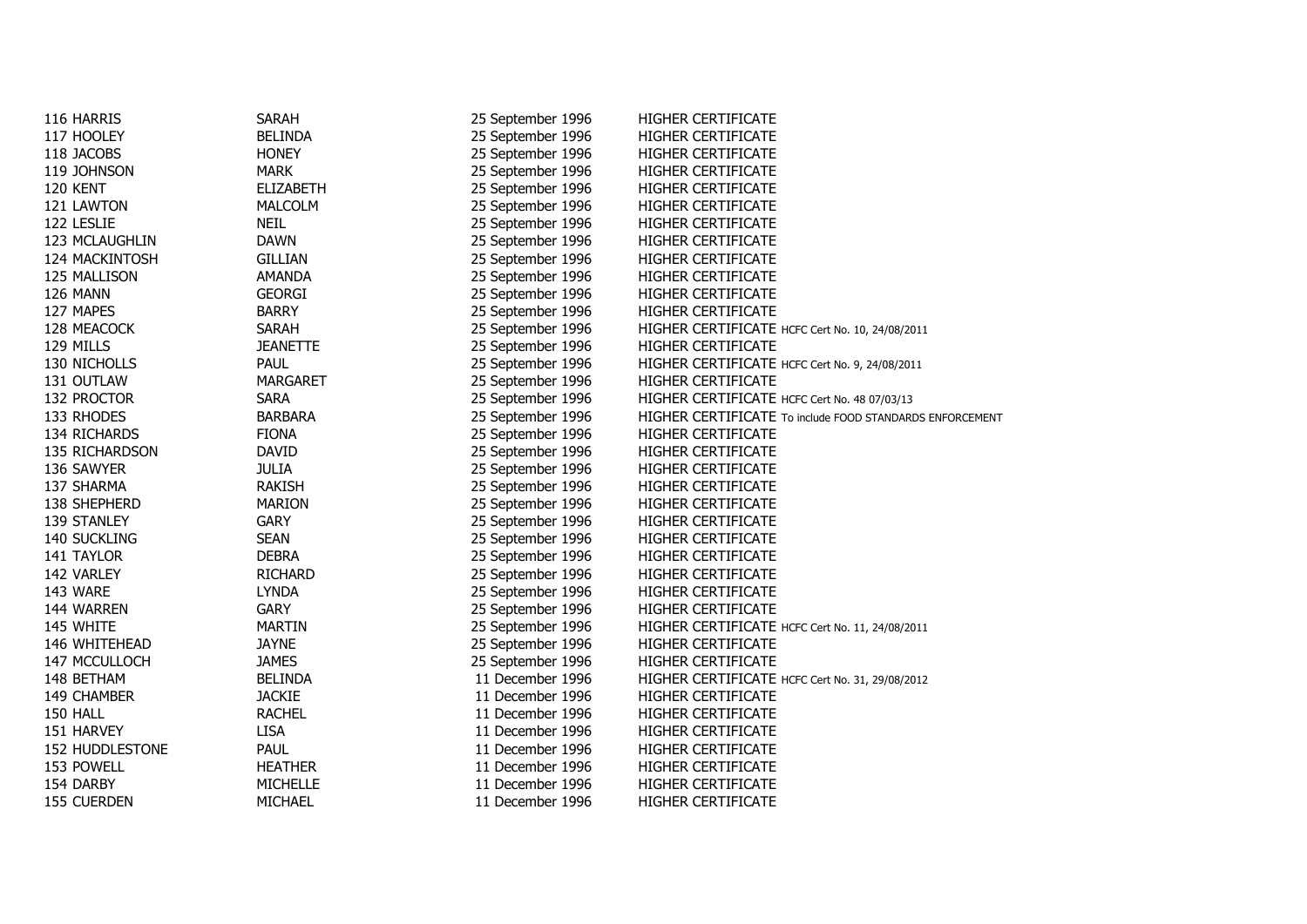| 156 MATTHEWS           | <b>JOHN</b>            | 11 December 1996 | <b>HIGHER CERTIFICATE</b>                                |  |
|------------------------|------------------------|------------------|----------------------------------------------------------|--|
| 157 SEALEY             | <b>MIKE</b>            | 11 December 1996 | HIGHER CERTIFICATE                                       |  |
| <b>158 STANLEY</b>     | <b>ALISON</b>          | 11 December 1996 | HIGHER CERTIFICATE                                       |  |
| 159 BACON              | SARAH CANDACE          | 10 April 1997    | HIGHER CERTIFICATE                                       |  |
| 160 BUCKNER            | <b>SALLY</b>           | 10 April 1997    | HIGHER CERTIFICATE                                       |  |
| 161 DUFFIELD           | <b>JEREMY</b>          | 10 April 1997    | HIGHER CERTIFICATE                                       |  |
| 162 EVANS              | <b>TRACEY JANE</b>     | 10 April 1997    | HIGHER CERTIFICATE To include FOOD STANDARDS ENFORCEMENT |  |
| 163 FULLER             | <b>LINDA</b>           | 10 April 1997    | HIGHER CERTIFICATE                                       |  |
| 164 HAVERY             | <b>JULIE ANN</b>       | 10 April 1997    | HIGHER CERTIFICATE                                       |  |
| <b>165 HEPPENSTALL</b> | <b>JULIETTE ANNE</b>   | 10 April 1997    | HIGHER CERTIFICATE HCFC NO. 165 10/07/2019               |  |
| 166 HITCHENS           | <b>JOANNE</b>          | 10 April 1997    | HIGHER CERTIFICATE HCFC No. 125 13/09/2017               |  |
| 167 HUMPHREY           | <b>ALEXANDER</b>       | 10 April 1997    | HIGHER CERTIFICATE                                       |  |
| <b>168 LOW</b>         | <b>NORMAN</b>          | 10 April 1997    | HIGHER CERTIFICATE                                       |  |
| 169 OGBOURNE           | <b>KEVIN</b>           | 10 April 1997    | HIGHER CERTIFICATE                                       |  |
| 170 PARRISH            | DAVID ANDREW           | 10 April 1997    | HIGHER CERTIFICATE                                       |  |
| 171 SNELLING           | <b>JULIE HELEN</b>     | 10 April 1997    | HIGHER CERTIFICATE HCFC No. 85, 20/10/2015               |  |
| 172 STANNARD           | <b>HENRY</b>           | 10 April 1997    | HIGHER CERTIFICATE                                       |  |
| 173 TWICHETT           | <b>GARETH JOHN</b>     | 10 April 1997    | HIGHER CERTIFICATE                                       |  |
| 174 WHEELER            | <b>SUSAN MARY</b>      | 10 April 1997    | HIGHER CERTIFICATE                                       |  |
| 175 WILKINSON          | NICOLA JANE            | 10 April 1997    | HIGHER CERTIFICATE                                       |  |
| 176 ABERLEY            | <b>PAULINE</b>         | 23 July 1997     | HIGHER CERTIFICATE                                       |  |
| 177 BACON              | MICHAEL                | 23 July 1997     | HIGHER CERTIFICATE                                       |  |
| 178 BAISS              | <b>JOHN</b>            | 23 July 1997     | HIGHER CERTIFICATE                                       |  |
| 179 BENNETT            | <b>CHRISTINE</b>       | 23 July 1997     | HIGHER CERTIFICATE                                       |  |
| 180 BRAY               | <b>VAN STEVEN</b>      | 23 July 1997     | <b>HIGHER CERTIFICATE</b>                                |  |
| 181 CHAPMAN            | KATHARINE              | 23 July 1997     | HIGHER CERTIFICATE                                       |  |
| <b>182 DAY</b>         | <b>JANE</b>            | 23 July 1997     | HIGHER CERTIFICATE                                       |  |
| 183 DINGSDALE          | <b>GEOFFREY</b>        | 23 July 1997     | HIGHER CERTIFICATE                                       |  |
| 184 DOBSON             | <b>SUSAN</b>           | 23 July 1997     | <b>HIGHER CERTIFICATE</b>                                |  |
| 185 DODD               | <b>SAMANTHA</b>        | 23 July 1997     | HIGHER CERTIFICATE                                       |  |
| 186 EDWARDS            | <b>PAUL</b>            | 23 July 1997     | HIGHER CERTIFICATE HCFC Cert No. 148, 12/10/2018         |  |
| 187 FETTES             | <b>JANE</b>            | 23 July 1997     | HIGHER CERTIFICATE To include FOOD STANDARDS ENFORCEMENT |  |
| 188 FLEETHAM           | <b>KEVIN</b>           | 23 July 1997     | HIGHER CERTIFICATE                                       |  |
| 189 HAIGH              | <b>PETER</b>           | 23 July 1997     | HIGHER CERTIFICATE                                       |  |
| 190 HARVEY             | JOHN MICHAEL           | 23 July 1997     | HIGHER CERTIFICATE                                       |  |
| 191 HOLLIER            | <b>MARC PETER</b>      | 23 July 1997     | HIGHER CERTIFICATE                                       |  |
| <b>192 JONES</b>       | <b>ANNE MYRA</b>       | 23 July 1997     | HIGHER CERTIFICATE                                       |  |
| 193 JONES              | <b>WILLIAM MAURICE</b> | 23 July 1997     | HIGHER CERTIFICATE                                       |  |
| 194 KAUR               | <b>HARBINDER</b>       | 23 July 1997     | HIGHER CERTIFICATE                                       |  |
| 195 MAXWELL            | <b>JOANNE</b>          | 23 July 1997     | <b>HIGHER CERTIFICATE</b>                                |  |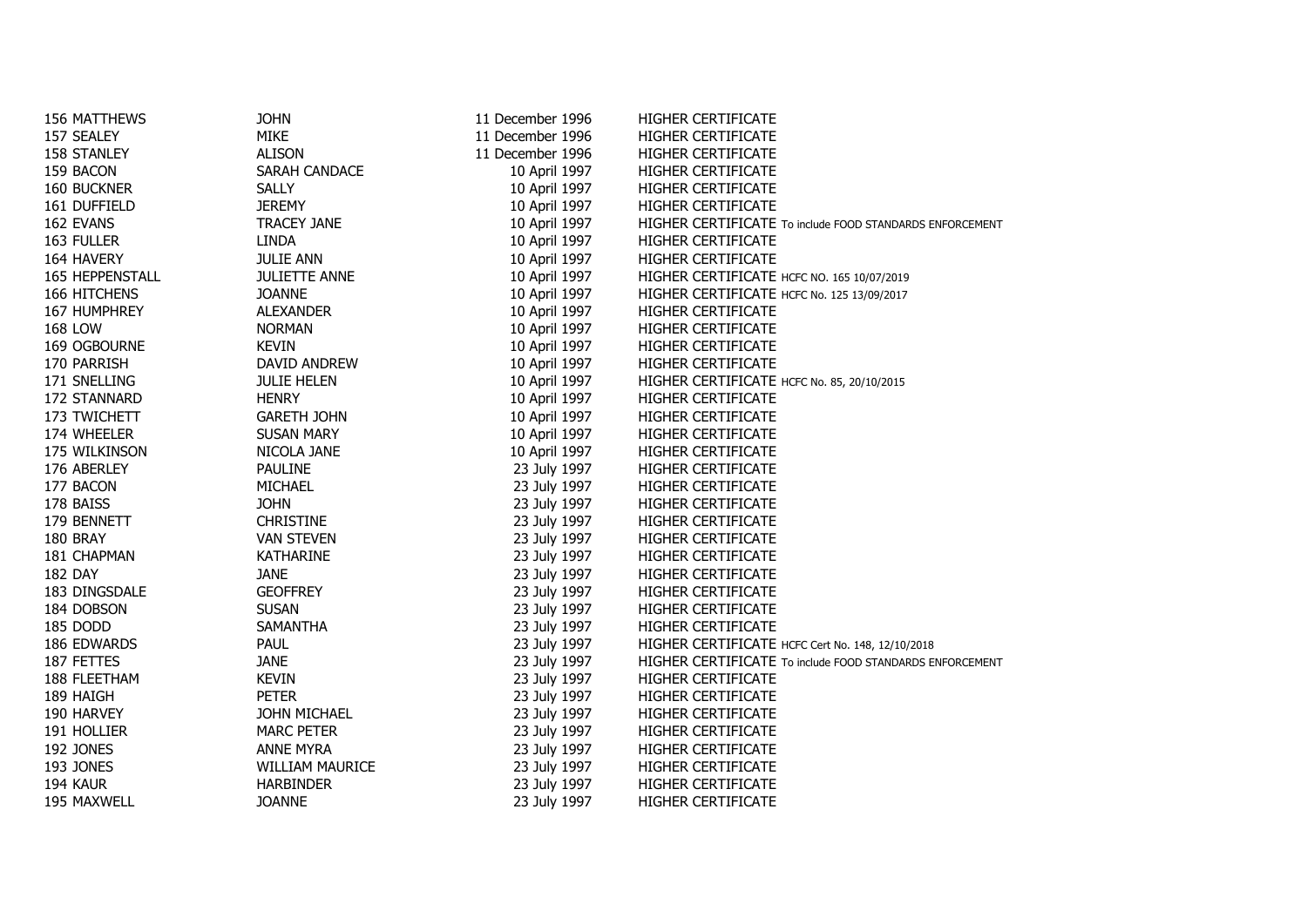| 196 MAYNE       | NICHOLAS ANDREW        | 23 July 1997      | HIGHER CERTIFICATE                                       |
|-----------------|------------------------|-------------------|----------------------------------------------------------|
| 197 MISTRY      | DILIPKUMAR             | 23 July 1997      | HIGHER CERTIFICATE                                       |
| 198 MORLEY      | <b>BRIAN</b>           | 23 July 1997      | HIGHER CERTIFICATE To include FOOD STANDARDS ENFORCEMENT |
| 199 MORPHEW     | <b>SUSAN</b>           | 23 July 1997      | HIGHER CERTIFICATE                                       |
| 200 PALMER      | <b>JULIE</b>           | 23 July 1997      | HIGHER CERTIFICATE                                       |
| 201 PEPPERELL   | <b>ANTHONY GEORGE</b>  | 23 July 1997      | HIGHER CERTIFICATE                                       |
| 202 PINNICK     | <b>JULIE</b>           | 23 July 1997      | HIGHER CERTIFICATE                                       |
| 203 POWELL      | <b>JULIA RACHEL</b>    | 23 July 1997      | HIGHER CERTIFICATE To include FOOD STANDARDS ENFORCEMENT |
| 204 POWICK      | IAN JOHN               | 23 July 1997      | HIGHER CERTIFICATE                                       |
| 205 PRINGLE     | <b>ROBIN</b>           | 23 July 1997      | HIGHER CERTIFICATE                                       |
| 206 RADWELL     | <b>SALLY ELAINE</b>    | 23 July 1997      | HIGHER CERTIFICATE                                       |
| 207 ROYSTON     | <b>JULIE</b>           | 23 July 1997      | HIGHER CERTIFICATE                                       |
| 208 STEPHENS    | <b>SUSAN</b>           | 23 July 1997      | HIGHER CERTIFICATE                                       |
| 209 STEVENSON   | CAROLINE               | 23 July 1997      | HIGHER CERTIFICATE                                       |
| 210 TREACY      | JULI                   | 23 July 1997      | HIGHER CERTIFICATE                                       |
| 211 WALSHE      | JAMES M                | 23 July 1997      | HIGHER CERTIFICATE To include FOOD STANDARDS ENFORCEMENT |
| 212 WATTS       | <b>SUSAN</b>           | 23 July 1997      | HIGHER CERTIFICATE                                       |
| 213 WILLIAMS    | IAN                    | 23 July 1997      | HIGHER CERTIFICATE                                       |
| <b>214 YING</b> | ANNA JULIETTE          | 23 July 1997      | HIGHER CERTIFICATE                                       |
| 215 ALLSOP      | <b>JENNIFER</b>        | 23 July 1997      | HIGHER CERTIFICATE HCFC Cert No. 128, 10/10/2017         |
| 216 ALBERY      | <b>KAREN</b>           | 16 September 1997 | HIGHER CERTIFICATE                                       |
| 217 BETTS       | <b>LYNN</b>            | 16 September 1997 | HIGHER CERTIFICATE                                       |
| 218 RODFORD     | <b>MARK PETER</b>      | 16 September 1997 | HIGHER CERTIFICATE                                       |
| 219 BROWN       | LEO WILLIAM            | 16 September 1997 | HIGHER CERTIFICATE                                       |
| 220 TEMPEST     | <b>NICHOLAS</b>        | 16 September 1997 | HIGHER CERTIFICATE                                       |
| 221 CARDWELL    | <b>CHRISTIAN HELEN</b> | 16 September 1997 | HIGHER CERTIFICATE                                       |
| 222 CLAYTON     | <b>MORAG</b>           | 16 September 1997 | HIGHER CERTIFICATE                                       |
| 223 HARRIS      | SARAH LOUISE           | 16 September 1997 | HIGHER CERTIFICATE                                       |
| 224 HASLAM      | STEPHEN JOHN           | 16 September 1997 | HIGHER CERTIFICATE                                       |
| 225 HENNIG      | <b>SUSAN</b>           | 16 September 1997 | HIGHER CERTIFICATE                                       |
| 226 THOMAS      | CAROL ANN              | 16 September 1997 | HIGHER CERTIFICATE                                       |
| 227 MOUSE       | <b>RHONDA</b>          | 16 September 1997 | HIGHER CERTIFICATE                                       |
| 228 PAWSON      | SHEILA TERESA          | 16 September 1997 | HIGHER CERTIFICATE HCFC Cert No. 179 28/01/2020          |
| 229 WINFIELD    | JO                     | 16 September 1997 | HIGHER CERTIFICATE                                       |
| 230 COPEMAN     | <b>STEPHEN</b>         | 16 September 1997 | HIGHER CERTIFICATE                                       |
| 231 STOLLERY    | <b>RACHEL</b>          | 16 September 1997 | HIGHER CERTIFICATE                                       |
| 232 WINT        | <b>NORMAN</b>          | 16 September 1997 | HIGHER CERTIFICATE                                       |
| 233 MANSELL     | SANDRA JAYNE           | 16 September 1997 | HIGHER CERTIFICATE                                       |
| 234 ALDEN       | <b>JANE</b>            | 16 September 1997 | HIGHER CERTIFICATE                                       |
| 235 TROHEAR     | <b>JUDITH</b>          | 16 September 1997 | HIGHER CERTIFICATE                                       |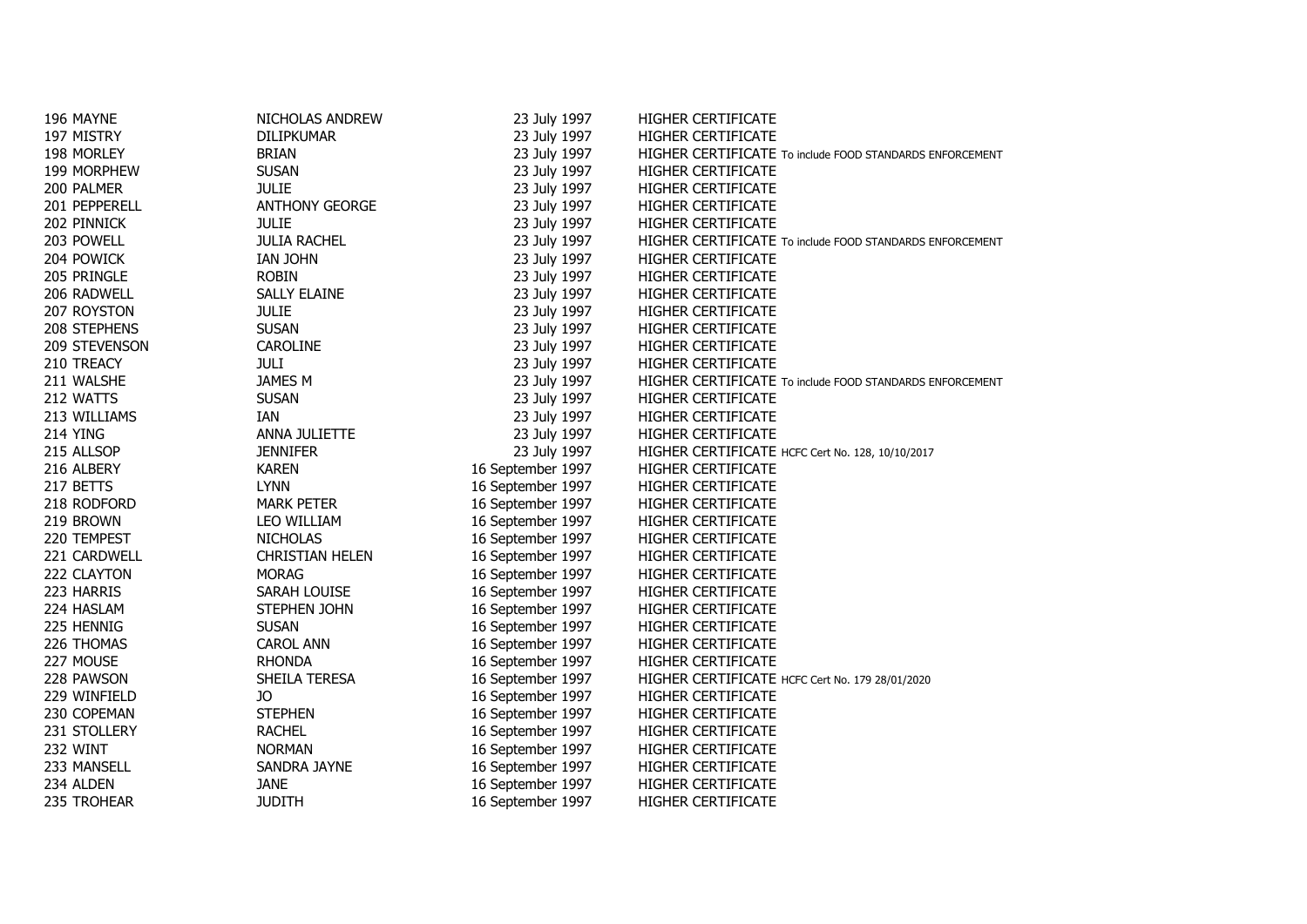| 236 ALBOROUGH  | <b>COLIN</b>          | 16 September 1997 | HIGHER CERTIFICATE                             |
|----------------|-----------------------|-------------------|------------------------------------------------|
| 237 O'DAY      | PAUL                  | 16 September 1997 | HIGHER CERTIFICATE                             |
| 238 BRACE      | <b>JEAN</b>           | 16 September 1997 | HIGHER CERTIFICATE                             |
| 239 DEMPSEY    | <b>JULIA</b>          | 16 September 1997 | HIGHER CERTIFICATE                             |
| 240 HALL       | <b>MELISSA</b>        | 16 September 1997 | HIGHER CERTIFICATE                             |
| 241 LUND       | ROBERT STEPHEN        | 16 September 1997 | HIGHER CERTIFICATE                             |
| 242 LANEY      | <b>MAUREEN</b>        | 16 September 1997 | HIGHER CERTIFICATE                             |
| 243 CONNOLLY   | PETER ANTHONY         | 16 September 1997 | HIGHER CERTIFICATE                             |
| 244 MCBRIDE    | <b>ROBERT JOHN</b>    | 16 September 1997 | HIGHER CERTIFICATE                             |
| 245 MOORE      | <b>JUDITH</b>         | 16 September 1997 | HIGHER CERTIFICATE                             |
| 246 SHRIGLEY   | MALCOLM JOHN          | 16 September 1997 | HIGHER CERTIFICATE                             |
| 247 WALL       | <b>NORMAN</b>         | 16 September 1997 | HIGHER CERTIFICATE                             |
| 248 WEST       | <b>GILLIAN LESLEY</b> | 16 September 1997 | HIGHER CERTIFICATE                             |
| 249 BLENKINSOP | <b>SUZAN</b>          | 16 September 1997 | HIGHER CERTIFICATE                             |
| 250 BOND       | <b>STEVEN</b>         | 16 December 1997  | HIGHER CERTIFICATE HCFC Cert No.103 02/11/2016 |
| 251 TOBIN      | WILLIAM               | 16 December 1997  | HIGHER CERTIFICATE                             |
| 252 COOKE      | <b>MANDY</b>          | 27 April 1998     | HIGHER CERTIFICATE                             |
| 253 DRAGE      | <b>LINDA</b>          | 27 April 1998     | HIGHER CERTIFICATE                             |
| 254 EPTON      | <b>DEAN</b>           | 27 April 1998     | HIGHER CERTIFICATE                             |
| 255 EVANS      | <b>GWENYTH</b>        | 27 April 1998     | HIGHER CERTIFICATE                             |
| 256 FRAZIER    | <b>SUSAN</b>          | 27 April 1998     | HIGHER CERTIFICATE                             |
| 257 GREGSON    | <b>JANE</b>           | 27 April 1998     | HIGHER CERTIFICATE                             |
| 258 KENDRICK   | <b>ANITA</b>          | 27 April 1998     | HIGHER CERTIFICATE                             |
| 259 KUTEREBA   | <b>FRANK</b>          | 27 April 1998     | HIGHER CERTIFICATE                             |
| 260 LOWE       | <b>BRIDGET</b>        | 27 April 1998     | HIGHER CERTIFICATE                             |
| 261 MCFADDON   | <b>MARY</b>           | 27 April 1998     | HIGHER CERTIFICATE                             |
| 262 MORGAN     | <b>ROSEMARY</b>       | 27 April 1998     | HIGHER CERTIFICATE                             |
| 263 TRANTER    | <b>GAIL</b>           | 27 April 1998     | HIGHER CERTIFICATE                             |
| 264 STEVENS    | <b>JOHN</b>           | 27 April 1998     | HIGHER CERTIFICATE                             |
| 265            |                       | 27 April 1998     | <b>HIGHER CERTIFICATE</b>                      |
| 266 BRITTEN    | <b>RONALD</b>         | 27 April 1998     | HIGHER CERTIFICATE                             |
| 267 CLARK      | <b>THOMAS</b>         | 27 April 1998     | HIGHER CERTIFICATE                             |
| 268 DOUGLAS    | <b>MARK</b>           | 27 April 1998     | HIGHER CERTIFICATE                             |
| 269 GILBERT    | <b>SIMON</b>          | 27 April 1998     | HIGHER CERTIFICATE                             |
| 270 GRANT      | <b>PAMELA</b>         | 27 April 1998     | HIGHER CERTIFICATE                             |
| 271 HART       | <b>JONATHAN</b>       | 27 April 1998     | HIGHER CERTIFICATE                             |
| 272 JOHNSTON   | v                     | 27 April 1998     | HIGHER CERTIFICATE                             |
| 273 KEENAN     | <b>JOHN</b>           | 27 April 1998     | <b>HIGHER CERTIFICATE</b>                      |
| 274 LAYBOURNE  | <b>JEREMY</b>         | 27 April 1998     | <b>HIGHER CERTIFICATE</b>                      |
| 275 PRITCHETT  | <b>ELAINE</b>         | 27 April 1998     | <b>HIGHER CERTIFICATE</b>                      |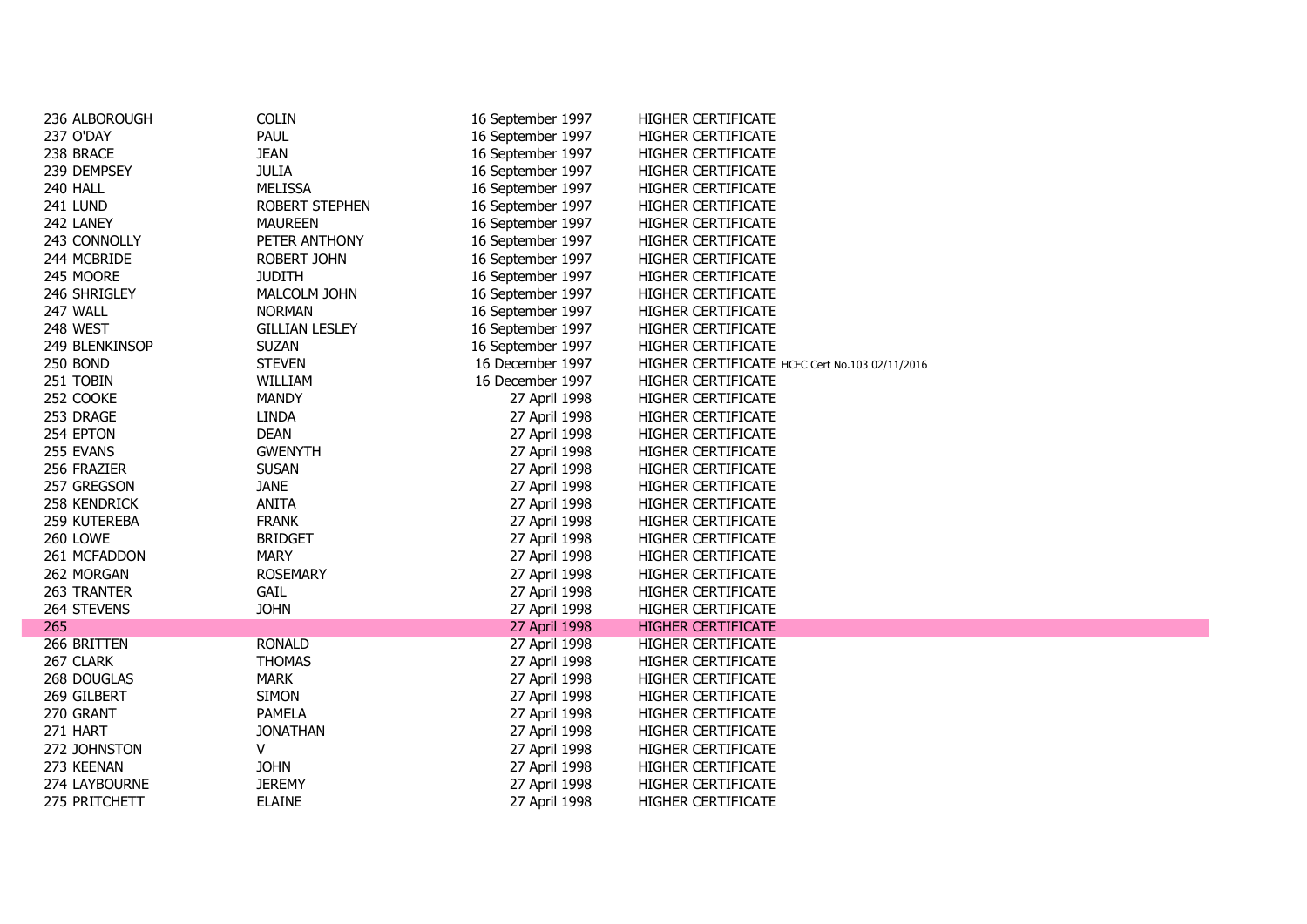| 276 WATSON        | <b>CLAIRE</b>    | 27 April 1998 | HIGHER CERTIFICATE HCFC Cert No.131<br>24/10/2017        |
|-------------------|------------------|---------------|----------------------------------------------------------|
| 277 WRIGHT        | <b>CATHERINE</b> | 27 April 1998 | HIGHER CERTIFICATE HCFC Cert No.139 23/11/2017           |
| 278 BLAKE         | <b>CLAIRE</b>    | 27 April 1998 | HIGHER CERTIFICATE                                       |
| 279 FORDER        | <b>GARY</b>      | 27 April 1998 | HIGHER CERTIFICATE                                       |
| 280 FORDHAM       | <b>ROSEMARY</b>  | 27 April 1998 | HIGHER CERTIFICATE                                       |
| 281 GRAY          | <b>ROBIN</b>     | 27 April 1998 | HIGHER CERTIFICATE                                       |
| 282 GRIFFITHS     | <b>JOHN</b>      | 27 April 1998 | HIGHER CERTIFICATE                                       |
| 283 HARRIOT-GAYLE | <b>JOANNA</b>    | 27 April 1998 | HIGHER CERTIFICATE                                       |
| 284 KENNEDY       | <b>MARK</b>      | 27 April 1998 | HIGHER CERTIFICATE                                       |
| 285 LUCKING       | <b>STEPHEN</b>   | 27 April 1998 | HIGHER CERTIFICATE                                       |
| 286 PITTOCK       | <b>NIGEL</b>     | 27 April 1998 | HIGHER CERTIFICATE HCFC Cert No. 202 03/06/2021          |
| 287 SINGLETON     | <b>DAVID</b>     | 27 April 1998 | HIGHER CERTIFICATE To include FOOD STANDARDS ENFORCEMENT |
| 288 TOWNSEND      | NIGEL            | 27 April 1998 | HIGHER CERTIFICATE                                       |
| 289 VINCENT       | <b>DEBORAH</b>   | 27 April 1998 | HIGHER CERTIFICATE                                       |
| 290 WEST          | <b>DAVID</b>     | 27 April 1998 | HIGHER CERTIFICATE                                       |
| 291 COUPLAND      | <b>ZENA</b>      | 27 April 1998 | HIGHER CERTIFICATE                                       |
| 292 LYNAGH-BLAND  | ANN MARIE        | 27 April 1998 | HIGHER CERTIFICATE                                       |
| 293 OAKES         | <b>BERNARD</b>   | 27 April 1998 | HIGHER CERTIFICATE                                       |
| 294 WARD          | <b>JAMES</b>     | 27 April 1998 | HIGHER CERTIFICATE                                       |
| 295 HUGHES        | <b>JAMES</b>     | 27 April 1998 | HIGHER CERTIFICATE                                       |
| 296 CHAMBERS      | <b>KAREN</b>     | 27 April 1998 | HIGHER CERTIFICATE                                       |
| 297 CRAVEN        | <b>DEBORAH</b>   | 27 April 1998 | HIGHER CERTIFICATE                                       |
| 298 GREENWOOD     | <b>KEVIN</b>     | 27 April 1998 | HIGHER CERTIFICATE                                       |
| 299 HALL          | <b>GARY</b>      | 27 April 1998 | HIGHER CERTIFICATE                                       |
| 300 LITTLEFAIR    | <b>JANET</b>     | 27 April 1998 | <b>HIGHER CERTIFICATE</b>                                |
| 301 LONSDALE      | <b>BARRY</b>     | 27 April 1998 | HIGHER CERTIFICATE                                       |
| 302 MOSS          | <b>MARY</b>      | 27 April 1998 | HIGHER CERTIFICATE                                       |
| 303 PATEL         | SHAMIM           | 27 April 1998 | HIGHER CERTIFICATE                                       |
| 304 SKINLEY       | <b>SHIRLEY</b>   | 27 April 1998 | HIGHER CERTIFICATE                                       |
| 305 SMITH         | M                | 27 April 1998 | HIGHER CERTIFICATE                                       |
| 306 THORPE        | <b>SANDRA</b>    | 27 April 1998 | <b>HIGHER CERTIFICATE</b>                                |
| 307 TOMLINSON     | <b>ANTHONY</b>   | 27 April 1998 | HIGHER CERTIFICATE                                       |
| 308 VAUTREY       | AMANDA           | 27 April 1998 | <b>HIGHER CERTIFICATE</b>                                |
| 309 WILLS         | <b>PAULINE</b>   | 27 April 1998 | HIGHER CERTIFICATE                                       |
| 310 FAWCETT       | <b>HILARY</b>    | 27 April 1998 | HIGHER CERTIFICATE                                       |
| 311 BELL          | ANDREW           | 27 April 1998 | HIGHER CERTIFICATE                                       |
| 312 HILTON        | <b>LOUISE</b>    | 27 April 1998 | HIGHER CERTIFICATE                                       |
| 313 STAFFORD      | <b>ANTHONY</b>   | 27 April 1998 | HIGHER CERTIFICATE                                       |
| 314 DAYNES        | <b>ALFRED</b>    | 24 June 1998  | <b>HIGHER CERTIFICATE</b>                                |
| 315 STEWART       | <b>ROBERT</b>    | 24 July 1998  | HIGHER CERTIFICATE                                       |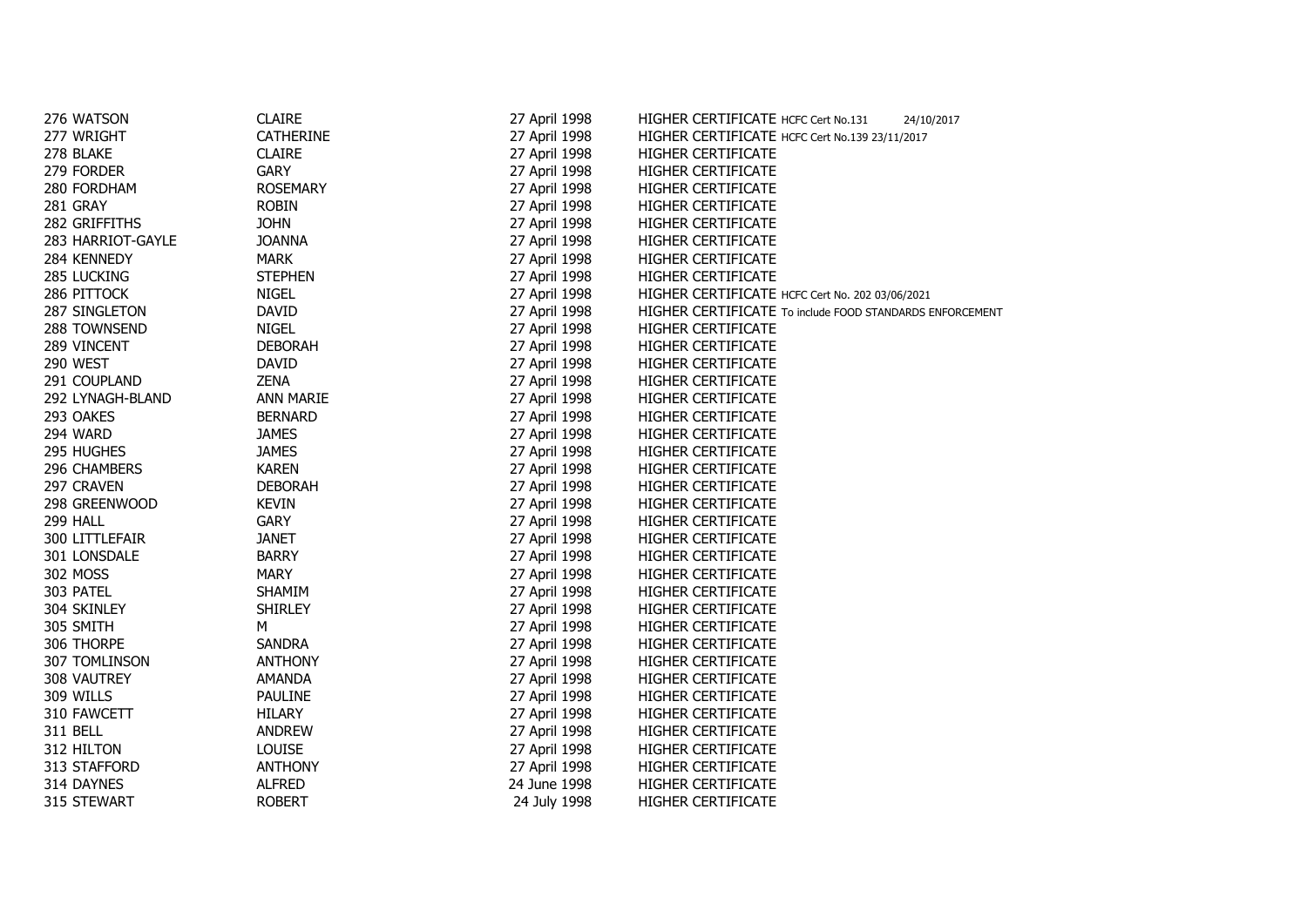| 316 HORAN      | <b>ANN</b>               | 21 August 1998    | <b>HIGHER CERTIFICATE</b> |  |
|----------------|--------------------------|-------------------|---------------------------|--|
| 317 HOCKENHULL | <b>ALISON</b>            | 24 August 1998    | HIGHER CERTIFICATE        |  |
|                |                          |                   |                           |  |
| 319 BOSS       | <b>FIONA</b>             | 22 September 1998 | HIGHER CERTIFICATE        |  |
| 320 FLOWERS    | <b>BARBARA</b>           | 22 September 1998 | <b>HIGHER CERTIFICATE</b> |  |
| 321 HULLAND    | <b>JUDITH</b>            | 22 September 1998 | HIGHER CERTIFICATE        |  |
| 322 MARSHALL   | <b>KEVIN</b>             | 22 September 1998 | HIGHER CERTIFICATE        |  |
| 323 NEAL       | <b>KATE</b>              | 22 September 1998 | HIGHER CERTIFICATE        |  |
| 324 JAMES      | <b>ROBERTSON</b>         | 22 September 1998 | <b>HIGHER CERTIFICATE</b> |  |
| 325 NISHA      | <b>TAYLOR</b>            | 22 September 1998 | HIGHER CERTIFICATE        |  |
| 326 TAYOR      | KIM                      | 22 September 1998 | <b>HIGHER CERTIFICATE</b> |  |
| 327 BATE       | <b>HELEN</b>             | 22 September 1998 | HIGHER CERTIFICATE        |  |
| 328 BROWN      | <b>GRAHAM</b>            | 01 December 1998  | HIGHER CERTIFICATE        |  |
| 329 IRVINE     | <b>GORDON THOMAS</b>     | 01 December 1998  | <b>HIGHER CERTIFICATE</b> |  |
| 330 JORDAN     | LEE RICHARD              | 01 December 1998  | <b>HIGHER CERTIFICATE</b> |  |
| 331 LEONARD    | <b>KAREN</b>             | 01 December 1998  | <b>HIGHER CERTIFICATE</b> |  |
| 332 MORRIS     | <b>DEBORAH ANN</b>       | 01 December 1998  | HIGHER CERTIFICATE        |  |
| 333 POWELL     | <b>SARAH</b>             | 01 December 1998  | <b>HIGHER CERTIFICATE</b> |  |
| 334 SMITH      | <b>MARK JAMES</b>        | 01 December 1998  | <b>HIGHER CERTIFICATE</b> |  |
| 335 WADE       | <b>ANTHONY FREDERICK</b> | 01 December 1998  | HIGHER CERTIFICATE        |  |
| 336 WAGLAND    | <b>LEE THOMAS</b>        | 01 December 1998  | <b>HIGHER CERTIFICATE</b> |  |
| 337 WYNNE      | <b>SUSAN</b>             | 22 September 1998 | <b>HIGHER CERTIFICATE</b> |  |
| 338 CLEGG      | <b>LINDA</b>             | 24 March 1999     | HIGHER CERTIFICATE        |  |
| 339 FISHLOCK   | MERVYN NEIL              | 24 March 1999     | <b>HIGHER CERTIFICATE</b> |  |
| 340 HAWTIN     | RACHEL JAYNE             | 24 March 1999     | HIGHER CERTIFICATE        |  |
| 341 HOSKINS    | <b>LYNN</b>              | 24 March 1999     | <b>HIGHER CERTIFICATE</b> |  |
| 342 HUGHES     | DONALD STEWART           | 24 March 1999     | HIGHER CERTIFICATE        |  |
| 343 KNIGHT     | <b>JOHN</b>              | 24 March 1999     | <b>HIGHER CERTIFICATE</b> |  |
| 344 RHODES     | <b>SUZANNE</b>           | 24 March 1999     | HIGHER CERTIFICATE        |  |
| 345 ROWLANDS   | DIANNE ELIZABETH         | 24 March 1999     | <b>HIGHER CERTIFICATE</b> |  |
| 346 SUDALL     | <b>JOHN</b>              | 24 March 1999     | <b>HIGHER CERTIFICATE</b> |  |
| 347 THOMSON    | <b>LESLEY</b>            | 24 March 1999     | <b>HIGHER CERTIFICATE</b> |  |
| 348 WILLIAMS   | <b>HELEN JANE</b>        | 24 March 1999     | HIGHER CERTIFICATE        |  |
| 349 COX        | <b>KEVIN</b>             | 25 August 1999    | HIGHER CERTIFICATE        |  |
| 350 DAVISON    | <b>COLIN</b>             | 25 August 1999    | HIGHER CERTIFICATE        |  |
| 351 GOLDSMITH  | PAUL                     | 25 August 1999    | <b>HIGHER CERTIFICATE</b> |  |
| 352 HARDMAN    | KENNETH JOSEPH           | 25 August 1999    | HIGHER CERTIFICATE        |  |
| 353 HOLLAND    | <b>ROGER</b>             | 25 August 1999    | HIGHER CERTIFICATE        |  |
| 354 KEENE      | <b>CHRISTINE</b>         | 25 August 1999    | HIGHER CERTIFICATE        |  |
| 355 PECK       | <b>YVE</b>               | 25 August 1999    | <b>HIGHER CERTIFICATE</b> |  |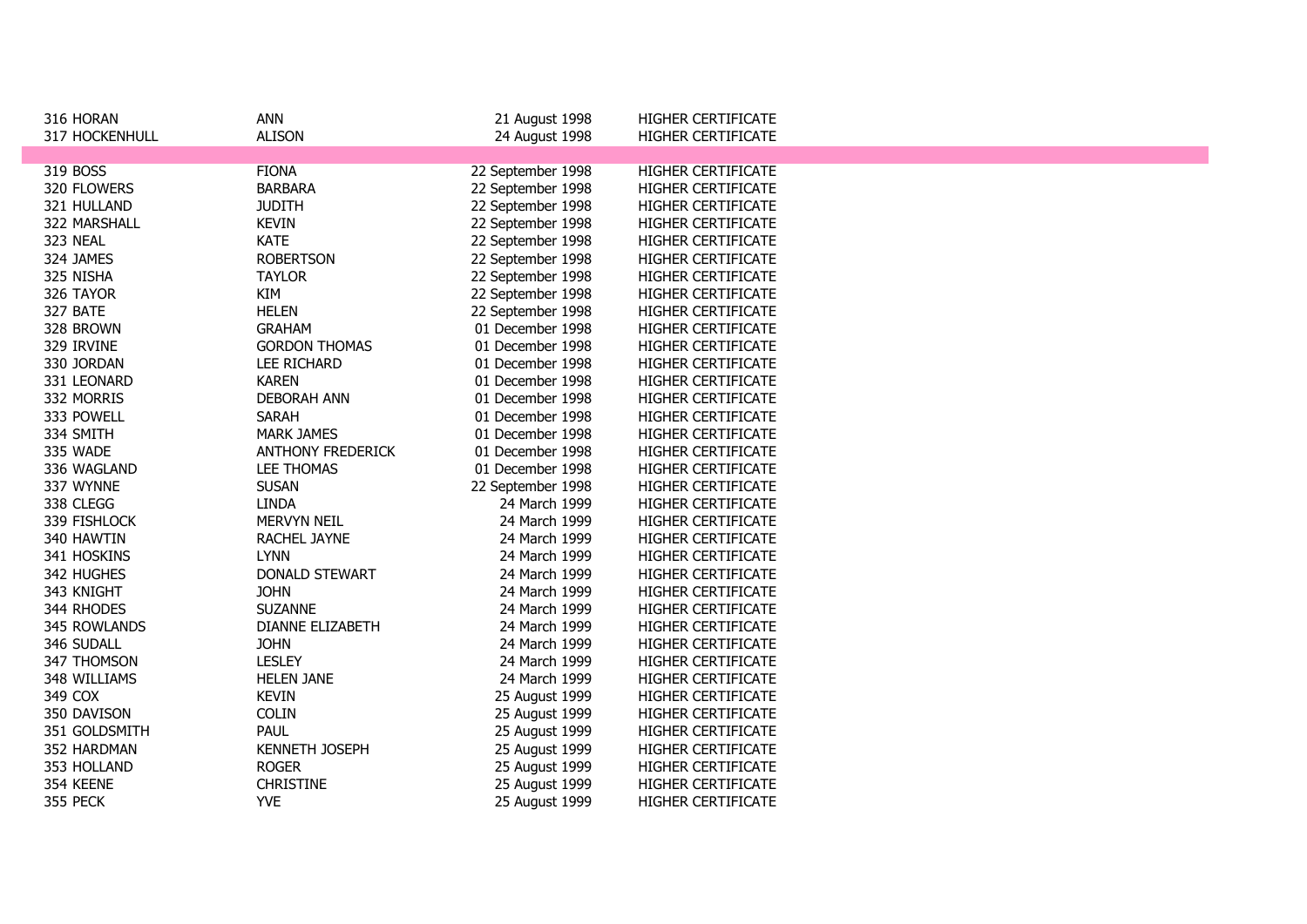| 356 SINCLAIR   | <b>FIONA</b>              | 25 August 1999   | HIGHER CERTIFICATE                              |
|----------------|---------------------------|------------------|-------------------------------------------------|
| 357 SMITH      | STEPHANIE                 | 25 August 1999   | HIGHER CERTIFICATE                              |
| 358 SIMMS      | <b>KELLY</b>              | 27 October 1999  | HIGHER CERTIFICATE                              |
| 359 ASTBURY    | <b>ANTHONY</b>            | 06 December 1999 | HIGHER CERTIFICATE                              |
| 360 DALE       | <b>GUY</b>                | 06 December 1999 | HIGHER CERTIFICATE                              |
| 361 ELDRED     | STEPHEN PATRICK           | 06 December 1999 | HIGHER CERTIFICATE                              |
| 362 ELLIOTT    | ABIGAIL                   | 06 December 1999 | HIGHER CERTIFICATE                              |
| 363 EVANS      | <b>TERESA JANE</b>        | 06 December 1999 | <b>HIGHER CERTIFICATE</b>                       |
| 364 HARVEY     | <b>NICK</b>               | 06 December 1999 | HIGHER CERTIFICATE                              |
| 365 RATCLIFFE  | CHRISTINA JANE            | 06 December 1999 | HIGHER CERTIFICATE                              |
| 366 SCOTT      | <b>SHELLEY</b>            | 06 December 1999 | HIGHER CERTIFICATE                              |
| 367 ALBURY     | <b>NEIL</b>               | 11 April 2000    | HIGHER CERTIFICATE                              |
| 368 ALEXANDER  | <b>JUNE</b>               | 11 April 2000    | HIGHER CERTIFICATE                              |
| 369 ALGER      | <b>RICHARD</b>            | 11 April 2000    | HIGHER CERTIFICATE                              |
| 370 ARNOLD     | <b>DAVID</b>              | 11 April 2000    | <b>HIGHER CERTIFICATE</b>                       |
| 371 BENSON     | <b>ARNOLD</b>             | 11 April 2000    | HIGHER CERTIFICATE                              |
| 372 beswick    | <b>GERARD</b>             | 11 April 2000    | HIGHER CERTIFICATE                              |
| 373 BHATTI     | AKHTAR HUSSAIN            | 11 April 2000    | HIGHER CERTIFICATE                              |
| 374 BLACKBURN  | <b>STUART</b>             | 11 April 2000    | HIGHER CERTIFICATE                              |
| 375 BULL       | LYNDA JANE                | 11 April 2000    | HIGHER CERTIFICATE HCFC Cert No. 199 18/01/2021 |
| 376 COLLINGS   | <b>JACQUI</b>             | 11 April 2000    | HIGHER CERTIFICATE                              |
| 377 EATON-LEES | <b>JULIE TERESA</b>       | 11 April 2000    | HIGHER CERTIFICATE HCFC Cert No.0377 11/04/2000 |
| 378 GRAINGER   | <b>DEBORAH</b>            | 11 April 2000    | HIGHER CERTIFICATE                              |
| 379 HISTON     | <b>LYNNE</b>              | 11 April 2000    | HIGHER CERTIFICATE                              |
| 380 JACKSON    | SALLY LOUISE              | 11 April 2000    | HIGHER CERTIFICATE                              |
| 381 KEMP       | ANDREW                    | 11 April 2000    | HIGHER CERTIFICATE                              |
| 382 LANGLEY    | ANTHONY JOHN              | 11 April 2000    | <b>HIGHER CERTIFICATE</b>                       |
| 383 LINDSAY    | PAUL JONATHAN             | 11 April 2000    | HIGHER CERTIFICATE                              |
| 384 MOORE      | <b>ISABEL RUTH</b>        | 11 April 2000    | HIGHER CERTIFICATE HCFC Cert No.97 26/06/2016   |
| 385 PETERS     | <b>KATE TRACEY</b>        | 11 April 2000    | HIGHER CERTIFICATE HCFC Cert No. 36, 19/09/2012 |
| 386 RICHBELL   | <b>EMMA</b>               | 11 April 2000    | HIGHER CERTIFICATE HCFC Cert No. 19, 14/09/2011 |
| 387 Robinson   | <b>COLIN</b>              | 11 April 2000    | HIGHER CERTIFICATE                              |
| 388 Russell    | <b>ANNA</b>               | 11 April 2000    | HIGHER CERTIFICATE                              |
| 389 SAWYER     | <b>DENISE JANE</b>        | 11 April 2000    | <b>HIGHER CERTIFICATE</b>                       |
| 390 Seviour    | <b>ANN</b>                | 11 April 2000    | HIGHER CERTIFICATE                              |
| 391 THRELFALL  | MARGARET                  | 11 April 2000    | HIGHER CERTIFICATE                              |
| 392 WALLACE    | <b>MARTIN CHRISTOPHER</b> | 11 April 2000    | <b>HIGHER CERTIFICATE</b>                       |
| 393 WATERMAN   | <b>STEPHANIE</b>          | 11 April 2000    | <b>HIGHER CERTIFICATE</b>                       |
| 394 YATES      | ANGELA ELIZABETH          | 11 April 2000    | HIGHER CERTIFICATE                              |
| 395 BARRELL    | ANNETTE ELIZABETH         | 25 July 2007     | <b>HIGHER CERTIFICATE</b>                       |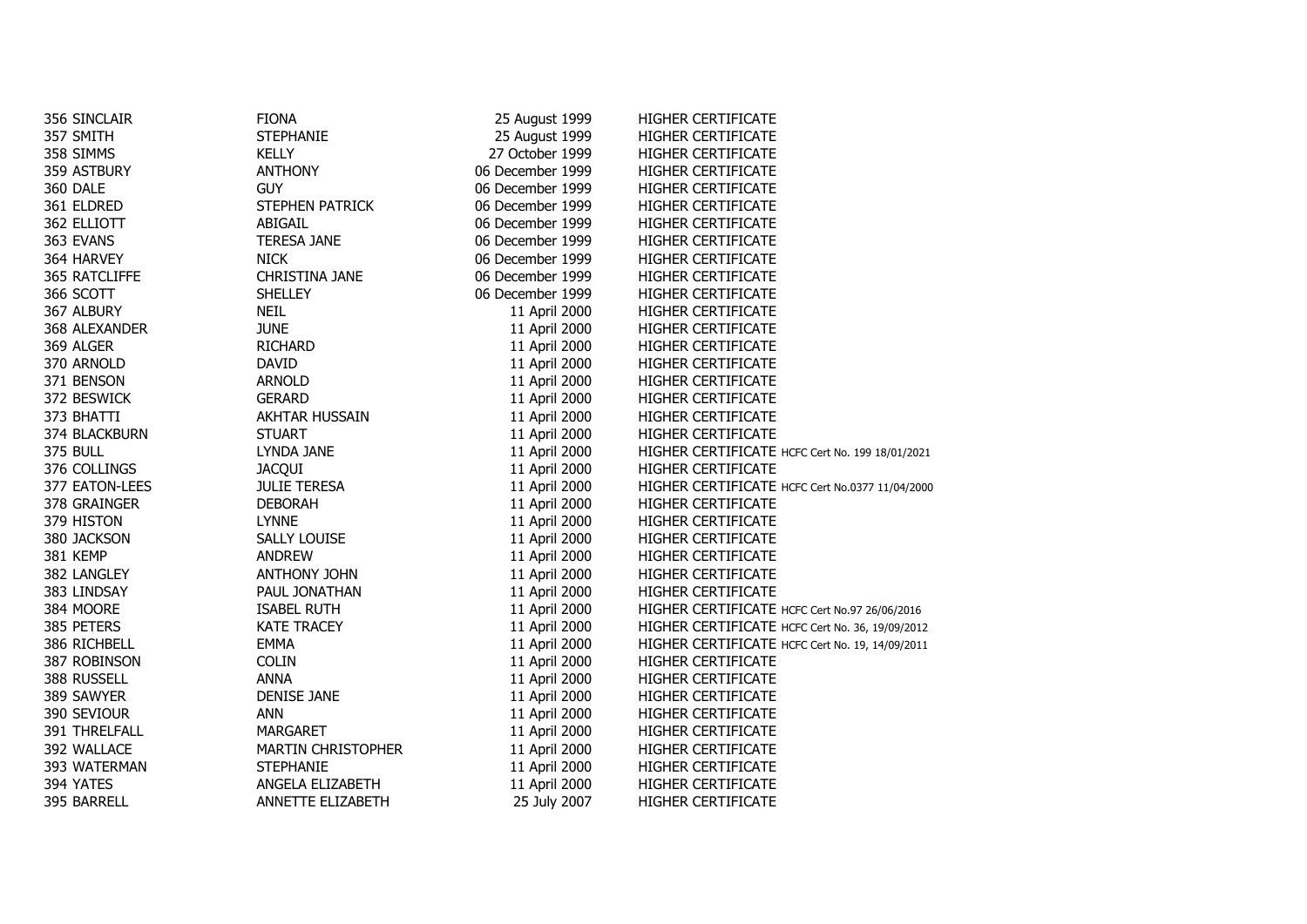| 396 BURTON      | <b>JANINE</b>         | 25 July 2007      | HIGHER CERTIFICATE                                                              |
|-----------------|-----------------------|-------------------|---------------------------------------------------------------------------------|
| 397 CLAPPISON   | <b>HELEN</b>          | 25 July 2007      | HIGHER CERTIFICATE                                                              |
| 398 EVANS       | CAROL                 | 25 July 2007      | HIGHER CERTIFICATE                                                              |
| 399 GOODRIDGE   | <b>AARON</b>          | 25 July 2007      | HIGHER CERTIFICATE                                                              |
| 400 HALL        | SAMANTHA              | 25 July 2007      | HIGHER CERTIFICATE                                                              |
| 401 MITCHELL    | <b>JAYNE MARGARET</b> | 25 July 2007      | HIGHER CERTIFICATE                                                              |
| 402 WALSHE      | <b>JOHN</b>           | 25 July 2007      | HIGHER CERTIFICATE                                                              |
| 403 SANDERS     | <b>JOANNE</b>         | 01 September 2000 | HIGHER CERTIFICATE                                                              |
| 404 BEESON      | <b>JAMES ROBERT</b>   | 29 November 2000  | HIGHER CERTIFICATE                                                              |
| 405 HOUGHTON    | MONICA ANNE           | 29 November 2000  | HIGHER CERTIFICATE                                                              |
| 406 WESTON      | KEITH                 | 29 November 2000  | HIGHER CERTIFICATE To include FOOD STANDARDS ENFORCEMENT + HCFC No.70, 01/12/14 |
| 407 BRISCOE     | MICHEAL               | 25 April 2001     | HIGHER CERTIFICATE                                                              |
| 408 BROADHURST  | <b>ALISON JANE</b>    | 25 April 2001     | HIGHER CERTIFICATE                                                              |
| 409 FLINTOFF    | <b>CAROLYN</b>        | 25 April 2001     | HIGHER CERTIFICATE                                                              |
| 410 HARRIS      | <b>MATTHEW</b>        | 25 April 2001     | HIGHER CERTIFICATE                                                              |
| 411 PATTERSON   | <b>ALICIA</b>         | 25 April 2001     | HIGHER CERTIFICATE                                                              |
| 412 MULHOLLAND  | <b>CLARE</b>          | 18 July 2001      | HIGHER CERTIFICATE                                                              |
| 413 BLUE        | <b>CLARE ANGELA</b>   | 17 October 2001   | HIGHER CERTIFICATE                                                              |
| 414 HARKIN      | MICHELLE ANNE         | 17 October 2001   | HIGHER CERTIFICATE                                                              |
| 415 BELL        | <b>EMMA LOUISE</b>    | 17 October 2001   | HIGHER CERTIFICATE                                                              |
| 416 WAIN        | <b>TRACY</b>          | 28 May 2002       | HIGHER CERTIFICATE                                                              |
| 417 GOSSCHALK   | MICHAEL               | 09 December 2002  | HIGHER CERTIFICATE                                                              |
| 418 PHILLIPSON  | <b>ERICA</b>          | 09 December 2002  | HIGHER CERTIFICATE                                                              |
| 419 TIPLADY     | <b>SHARON</b>         | 09 December 2002  | HIGHER CERTIFICATE HCFC Cert No.170, 23/09/19                                   |
| 420 WENNEL      | <b>CHRISTINA</b>      | 09 December 2002  | HIGHER CERTIFICATE                                                              |
| 421 SHEPHERD    | <b>PAMELA</b>         | 07 February 2003  | HIGHER CERTIFICATE                                                              |
| 422 HUMPHESON   | <b>FIONA</b>          | 11 August 2003    | HIGHER CERTIFICATE                                                              |
| 423 SMITH       | <b>MARK</b>           | 22 August 2003    | HIGHER CERTIFICATE                                                              |
| 424 KNOWLES-LEY | <b>DAVID</b>          | 23 September 2003 | HIGHER CERTIFICATE                                                              |
| 425 PRESCOTT    | <b>MICHELLE</b>       | 23 September 2003 | HIGHER CERTIFICATE                                                              |
| 426 WALLIS      | <b>NICOLA</b>         | 21 January 2004   | HIGHER CERTIFICATE                                                              |
| 427 CHATTAWAY   | <b>JOHN</b>           | 05 April 2004     | <b>HIGHER CERTIFICATE</b>                                                       |
| 428 DECORDOVA   | <b>SUSHEILA</b>       | 24 March 2004     | HIGHER CERTIFICATE                                                              |
| 429 NEWMAN      | <b>KEVIN</b>          | 31 March 2004     | HIGHER CERTIFICATE HCFC Cert No. 7, 14/10/2010                                  |
| 430 WAUGH       | <b>GILLIAN</b>        | 24 March 2004     | HIGHER CERTIFICATE HCFC Cert No.126 06/10/2017                                  |
| 431 DEIGHTON    | <b>KEVIN</b>          | 06 April 2004     | HIGHER CERTIFICATE HCFC Cert No. 171 23/09/19                                   |
| 432 DUNN        | <b>JOHN</b>           | 28 July 2004      | HIGHER CERTIFICATE                                                              |
| 433 CHANCELLOR  | ELEANOR LOUISE        | 17 November 2004  | <b>HIGHER CERTIFICATE</b>                                                       |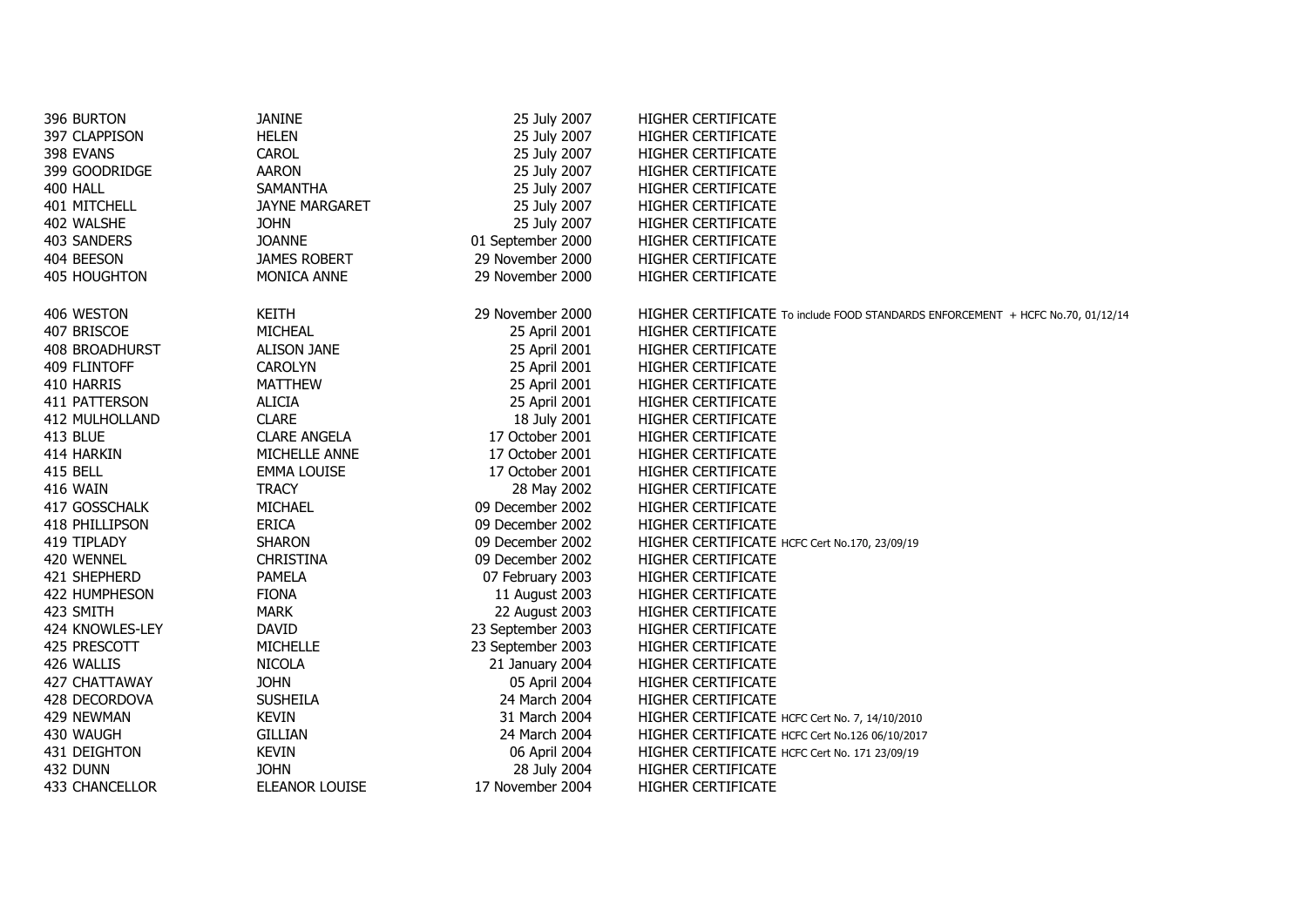| 434 COOPER          | NICOLA-BETH          | 10 November 2004  | HIGHER CERTIFICATE HCFC Cert No. 118, 31/05/2017                                      |
|---------------------|----------------------|-------------------|---------------------------------------------------------------------------------------|
| 435 HARRINGTON      | <b>KATE</b>          | 01 November 2004  | HIGHER CERTIFICATE                                                                    |
| 436 HENNAH          | <b>STEPHEN</b>       | 25 October 2004   | HIGHER CERTIFICATE                                                                    |
| 437 HUGHES          | <b>GWENAN REES</b>   | 29 September 2004 | HIGHER CERTIFICATE HCFC Cert No. 73, 22/01/2015                                       |
| 438 ONG             | <b>VANESSA</b>       | 01 November 2004  | HIGHER CERTIFICATE                                                                    |
| 439 QUINN           | <b>CATRIONA</b>      | 20 July 2004      | HIGHER CERTIFICATE                                                                    |
| 440 ROBERTS         | <b>RUTH ELISABET</b> | 26 October 2004   | HIGHER CERTIFICATE                                                                    |
| 441 STROMMINGERS    | AMANDA               | 14 September 2004 | HIGHER CERTIFICATE                                                                    |
| 442 OBOH            | <b>BETTY</b>         | 16 August 2004    | HIGHER CERTIFICATE HCFC, 173, 25/09/19                                                |
| 443 HOLLIS          | <b>CHRIDTINE</b>     | 23 August 2004    | HIGHER CERTIFICATE                                                                    |
| 444 DARBAR          | <b>RITA</b>          | 14 March 2005     | HIGHER CERTIFICATE HCFC Cert No. 167, 13/01/19                                        |
| 445 WATSON          | LANA                 | 07 December 2004  | HIGHER CERTIFICATE                                                                    |
| 446 KELLY           | <b>TRACIE</b>        | 24 February 2005  | HIGHER CERTIFICATE                                                                    |
| 447 SEGULEM         | <b>ROBIN</b>         | 10 March 2005     | HIGHER CERTIFICATE                                                                    |
| 448 CARRINGTON      | SARA                 | 29 March 2005     | HIGHER CERTIFICATE                                                                    |
| 449 PEOWELL         | <b>JAMES</b>         | 11 March 2005     | HIGHER CERTIFICATE                                                                    |
| 450 BALL            | <b>MALCOLM</b>       | 21 March 2005     | HIGHER CERTIFICATE HCFC Cert No. 41, 17/10/2012                                       |
| 451 WOOWARD         | <b>NICOLA</b>        | 17 March 2005     | HIGHER CERTIFICATE                                                                    |
| 452 MORTIMER        | <b>KAY</b>           | 21 April 2005     | HIGHER CERTIFICATE                                                                    |
| 453 BRUCE           | <b>DALE</b>          | 06 June 2005      | HIGHER CERTIFICATE                                                                    |
| 454 CROWELL         | <b>JOANNE</b>        | 28 June 2005      | HIGHER CERTIFICATE                                                                    |
| <b>455 CHARLTON</b> | <b>LAURA</b>         | 03 May 2005       | HIGHER CERTIFICATE                                                                    |
| 456 COATES          | <b>LOUISE</b>        | 08 June 2005      | HIGHER CERTIFICATE                                                                    |
| 457 FAGBOHUNKA      | <b>OLAYINKA</b>      | 08 June 2005      | HIGHER CERTIFICATE To include FOOD STANDARDS ENFORCEMENT<br>HCFC Cert No. 172 25/09/1 |
| 458 DELANEY         | <b>SARAH</b>         | 04 October 2005   | HIGHER CERTIFICATE                                                                    |
| 459 ENRIGHT         | SONYA                | 06 October 2005   | HIGHER CERTIFICATE                                                                    |
| 460 TALBOT          | <b>COLIN</b>         | 19 October 2005   | HIGHER CERTIFICATE HCFC Cert No. 21, 27/9/2011                                        |
| 461 GREEN           | <b>FRANCES</b>       | 10 August 2005    | HIGHER CERTIFICATE                                                                    |
| 462 PARKER          | <b>BRENT</b>         | 06 September 2005 | HIGHER CERTIFICATE                                                                    |
| 463 POWER           | <b>JAMES</b>         | 20 October 2005   | HIGHER CERTIFICATE HCFC Cert No.213, 01/11/2021                                       |
| 464 WALLACE         | <b>ALLISON</b>       | 09 August 2005    | HIGHER CERTIFICATE                                                                    |
| 465 HASLEHURST      | MICHAEL              | 25 August 2005    | HIGHER CERTIFICATE                                                                    |
| 466 ABDOOLAH        | <b>RICHARD</b>       | 28 September 2005 | HIGHER CERTIFICATE                                                                    |
| 467 WATTERS         | LOIS                 | 28 September 2005 | HIGHER CERTIFICATE                                                                    |
| 468 FERRIS          | IAIN                 | 08 June 2005      | HIGHER CERTIFICATE HCFC Cert No. 49, 28/08/2013                                       |
| 469 ROBSON          | <b>LESLEY</b>        | 07 December 2005  | HIGHER CERTIFICATE                                                                    |
| 470 WALLEY          | GAIL                 | 06 December 2005  | HIGHER CERTIFICATE                                                                    |
| 471 AKWERO          | <b>CHRISTINE</b>     | 05 December 2005  | HIGHER CERTIFICATE                                                                    |
| 472 GONDHIA         | <b>DOROTA</b>        | 24 October 2005   | HIGHER CERTIFICATE                                                                    |
| 473 NISSIFOROU      | <b>MARIOS</b>        | 20 December 2005  | HIGHER CERTIFICATE HCFC Cert No. 102 02/11/2016                                       |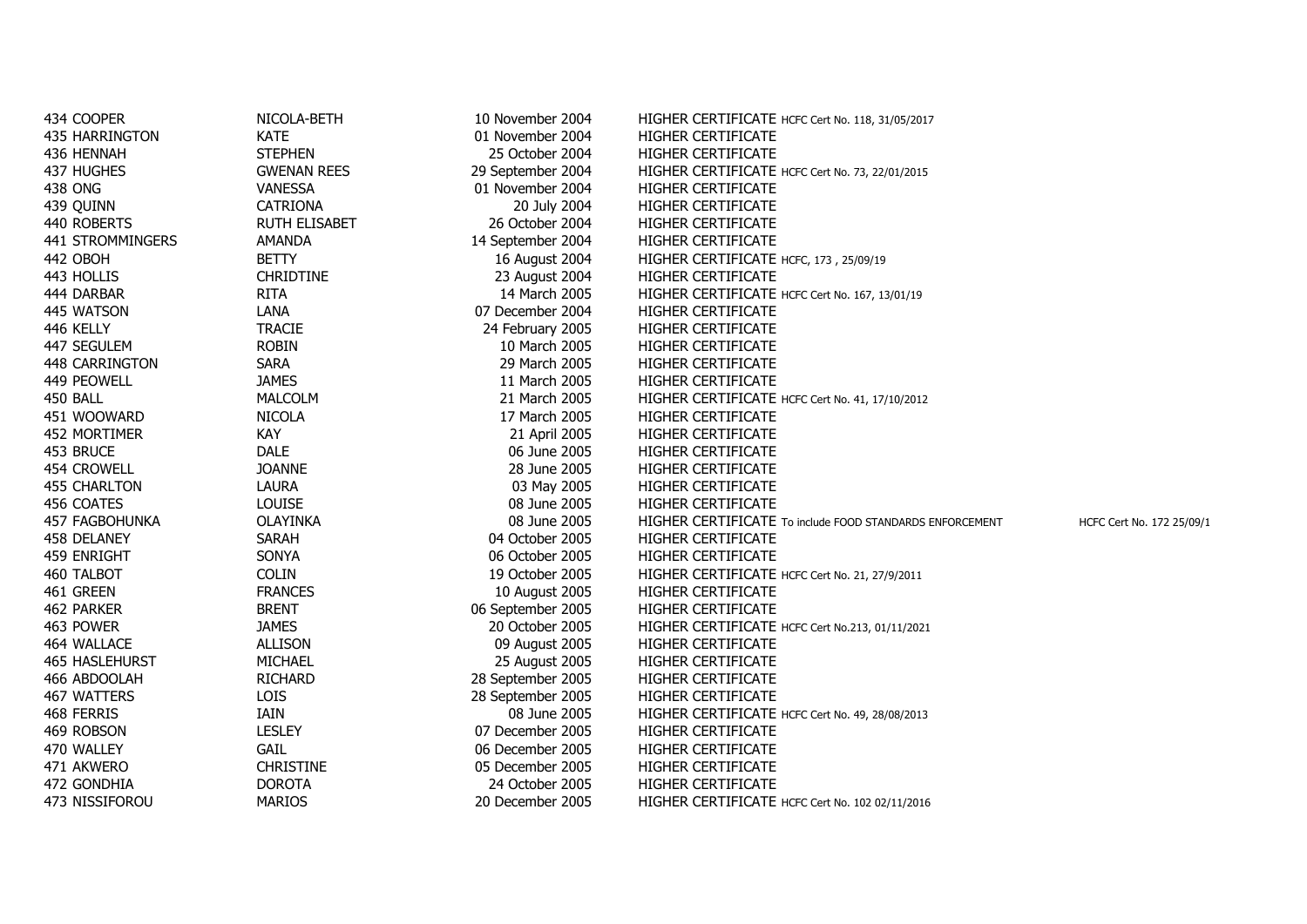| 474 VALLI        | <b>KARIS</b>       | 08 June 2005      | <b>HIGHER CERTIFICATE</b>                        |
|------------------|--------------------|-------------------|--------------------------------------------------|
| 475 VASILOPOULOU | <b>ELENI</b>       | 28 November 2005  | HIGHER CERTIFICATE                               |
| 476 LAWSON       | <b>ALBERT</b>      | 20 December 2005  | HIGHER CERTIFICATE                               |
| 477 ROBINSON     | <b>MICHELLE</b>    | 08 February 2006  | HIGHER CERTIFICATE                               |
| 478 SIMEON       | <b>BARBARA</b>     | 05 January 2006   | HIGHER CERTIFICATE                               |
| 479 HAMS         | <b>COLIN</b>       | 05 January 2006   | HIGHER CERTIFICATE                               |
| 480 ROWE         | <b>SIMON</b>       | 05 January 2006   | <b>HIGHER CERTIFICATE</b>                        |
| 481 MARTIN       | <b>KERRY-ANN</b>   | 24 January 2006   | HIGHER CERTIFICATE HCFC Cert No. 98, 06/07/2016  |
| 482 ANDREWS      | <b>PETER</b>       | 22 March 2006     | HIGHER CERTIFICATE HCFC Cert No. 44, 24/10/2012  |
| 483 WILLIAMS     | <b>CATRIN</b>      | 10 March 2006     | HIGHER CERTIFICATE HCFC Cert No. 169, 18/09/2019 |
| 484 LITTLE       | <b>CLIFFORD</b>    | 03 March 2006     | <b>HIGHER CERTIFICATE</b>                        |
| 485 SIMPSON      | PHILLIPPA          | 10 March 2006     | HIGHER CERTIFICATE                               |
| 486 MALLABY      | <b>DARREN</b>      | 10 March 2006     | HIGHER CERTIFICATE                               |
| 487 SMITH        | <b>COLIN</b>       | 23 February 2006  | HIGHER CERTIFICATE                               |
| 488 LORD         | <b>SHARON</b>      | 08 May 2006       | HIGHER CERTIFICATE                               |
| 489 INOSE        | <b>HIROMI</b>      | 31 May 2006       | HIGHER CERTIFICATE HCFC Cert No. 14, 06/09/2011  |
| 490 INOSE        | <b>YVONNE</b>      | 30 June 2006      | <b>HIGHER CERTIFICATE</b>                        |
| 491 PUGH         | CAROLINE           | 25 May 2006       | HIGHER CERTIFICATE                               |
| 492 JACKSON      | <b>KATHRYN</b>     | 21 June 2006      | HIGHER CERTIFICATE                               |
| 493 MILLER       | <b>CHRISTOPHER</b> | 27 March 2006     | HIGHER CERTIFICATE HCFC Cert No. 56, 02/12/2013  |
| 494 RANSOME      | <b>HEATHER</b>     | 23 June 2006      | <b>HIGHER CERTIFICATE</b>                        |
| 495 HORAN        | <b>PATRICK</b>     | 14 August 2006    | HIGHER CERTIFICATE HCFC Cert No. 29, 26/06/2012  |
| 496 RAMSEY       | <b>NICOLA</b>      | 22 August 2006    | HIGHER CERTIFICATE                               |
| 497 PAYNE        | <b>RICHARD</b>     | 24 July 2006      | HIGHER CERTIFICATE                               |
| 498 SAMBELLS     | NICOLA ANNE        | 03 August 2006    | <b>HIGHER CERTIFICATE</b>                        |
| 499 CRAYFORD     | <b>NICOLA</b>      | 21 August 2006    | HIGHER CERTIFICATE                               |
| 500 SHAPLAND     | <b>LISA</b>        | 09 November 2006  | HIGHER CERTIFICATE HCFC Cert No.110 08/03/2017   |
| 501 GRAHAM       | <b>JENNY ANN</b>   | 20 November 2006  | HIGHER CERTIFICATE                               |
| 502 MARSHALL     | <b>VICTORIA</b>    | 25 September 2006 | HIGHER CERTIFICATE                               |
| 503 MURROW       | <b>STUART</b>      | 23 October 2006   | <b>HIGHER CERTIFICATE</b>                        |
| 504 WOODS        | <b>ANDREW</b>      | 10 October 2006   | HIGHER CERTIFICATE                               |
| 505 CLARE        | <b>JENNIFER</b>    | 04 October 2006   | HIGHER CERTIFICATE HCFC Cert No.135 15/11/2017   |
| 506 RANCE        | <b>PAMELA</b>      | 18 September 2006 | HIGHER CERTIFICATE                               |
| 507 TOMLINSON    | <b>JAMIE</b>       | 26 October 2006   | HIGHER CERTIFICATE                               |
| 508 KHAN         | <b>IMRAN AFZAL</b> | 05 December 2006  | HIGHER CERTIFICATE HCFC Cert No. 161 02/04/2019  |
| 509 SULLIVAN     | MICHAEL            | 19 December 2006  | HIGHER CERTIFICATE HCFC Cert No. 145 07/08/18    |
| 510 HOWARTH      | <b>SHAUN</b>       | 17 February 2007  | <b>HIGHER CERTIFICATE</b>                        |
| 511 MESSER       | <b>JOANNE</b>      | 12 March 2007     | HIGHER CERTIFICATE HCFC Cert No. 22, 14/03/2012  |
| 512 ALI          | <b>SHAHZAD</b>     | 22 February 2007  | HIGHER CERTIFICATE HCFC Cert No.214, 01/11/2021  |
| <b>513 COOK</b>  | <b>ADRIAN</b>      | 13 February 2007  | HIGHER CERTIFICATE                               |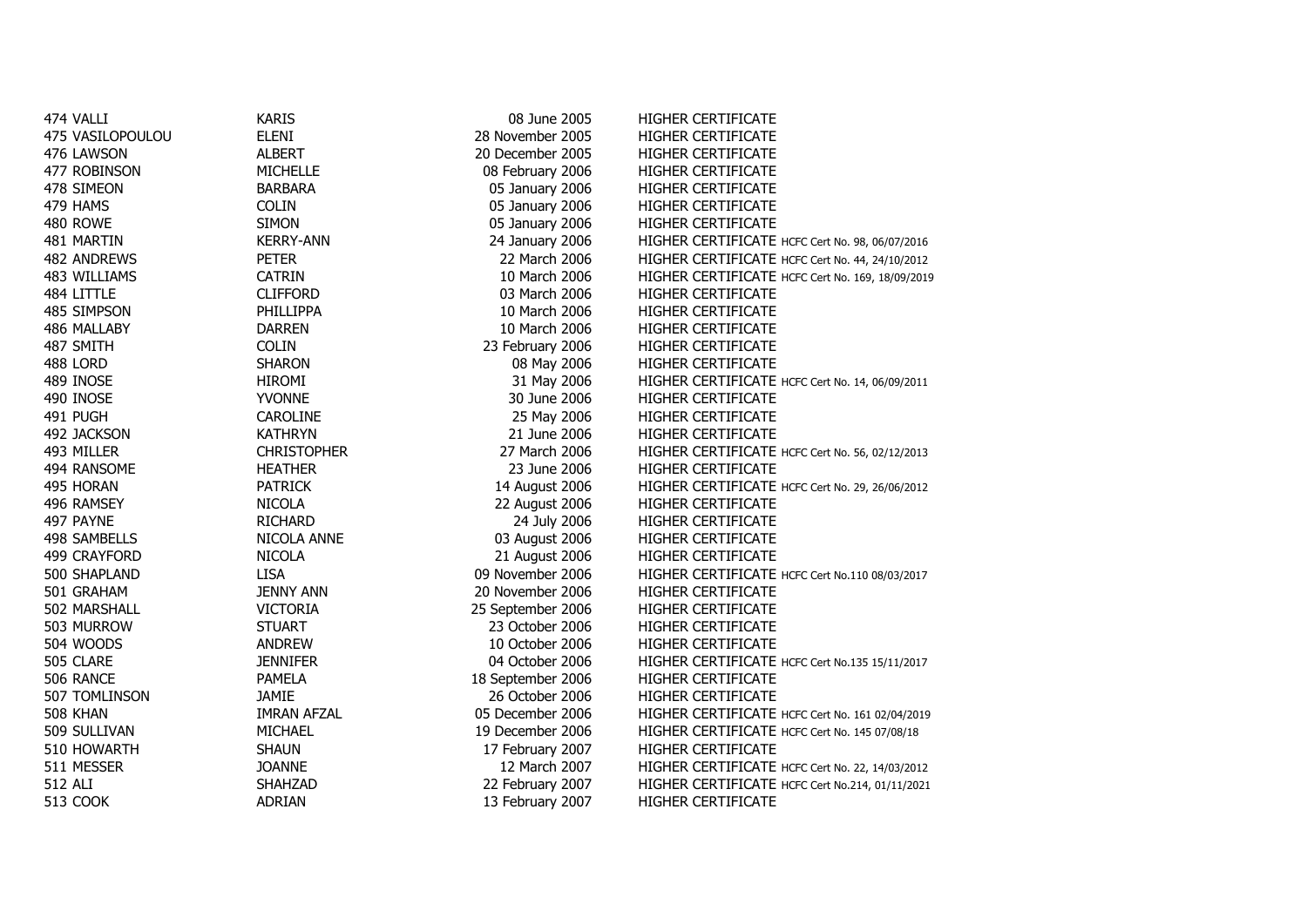| 514 BUKSH       | <b>TAMMIE</b>      | 01 March 2007     | HIGHER CERTIFICATE                                       |
|-----------------|--------------------|-------------------|----------------------------------------------------------|
| 515 BILLINGHAM  | <b>ANNA</b>        | 22 March 2007     | HIGHER CERTIFICATE                                       |
| 516 GRIFFIN     | <b>ROBERT</b>      | 08 May 2007       | HIGHER CERTIFICATE To include FOOD STANDARDS ENFORCEMENT |
| 517 ZAMAN       | <b>REHANUZ</b>     | 04 May 2007       | HIGHER CERTIFICATE                                       |
| <b>518 REID</b> | <b>JACKIE</b>      | 15 May 2007       | HIGHER CERTIFICATE HCFC Cert No. 185, 02/03/2020         |
| 519 CLEARY      | <b>LEANNE</b>      | 19 March 2007     | HIGHER CERTIFICATE HCFC Cert No. 212 14/10/2021          |
| 520 ROBINSON    | <b>REBEKAH</b>     | 17 April 2007     | HIGHER CERTIFICATE                                       |
| 521 SARGENT     | <b>KAREN</b>       | 16 March 2007     | HIGHER CERTIFICATE                                       |
| 522 CHARLES     | <b>CAROLYN</b>     | 01 August 2007    | <b>HIGHER CERTIFICATE</b>                                |
| 523 GOULD       | <b>KIRSTY</b>      | 04 June 2007      | HIGHER CERTIFICATE                                       |
| 524 LEWIS       | <b>CHRISTOPHER</b> | 02 July 2007      | HIGHER CERTIFICATE                                       |
| 525 PRESTON     | <b>ROBERT</b>      | 03 August 2007    | HIGHER CERTIFICATE                                       |
| 526 HAWKES      | SARA               | 09 July 2007      | HIGHER CERTIFICATE HCFC Cert No. 53, 28/10/2013          |
| 527 SLATTER     | <b>DENNIS</b>      | 04 June 2007      | HIGHER CERTIFICATE                                       |
| 528 BROWNE      | <b>JOCELYN</b>     | 10 October 2007   | HIGHER CERTIFICATE HCFC Cert No. 30, 14/08/2012          |
| 529 GOODCHILD   | <b>SALLY</b>       | 14 September 2007 | HIGHER CERTIFICATE                                       |
| 530 HARRIS      | <b>CIARA</b>       | 10 October 2007   | HIGHER CERTIFICATE HCFC Cert No. 121, 15/06/2017         |
| 531 SAVVA       | <b>JOHN</b>        | 23 August 2007    | HIGHER CERTIFICATE                                       |
| 532 KEATING     | <b>JAMES</b>       | 28 August 2007    | HIGHER CERTIFICATE                                       |
| 533 CARSON      | <b>CHRISTOPHER</b> | 11 September 2007 | HIGHER CERTIFICATE HCFC Cert No. 8, 27/07/2010           |
| 534 FAULKNER    | <b>JULIE</b>       | 19 October 2007   | <b>HIGHER CERTIFICATE</b>                                |
| <b>535 KING</b> | <b>SEAN</b>        | 19 October 2007   | HIGHER CERTIFICATE                                       |
| 536 THACKER     | PAUL               | 27 November 2007  | HIGHER CERTIFICATE HCFC Cert No. 13, 06/09/2011          |
| 537 TOSKA       | <b>GEORGETTE</b>   | 09 November 2007  | HIGHER CERTIFICATE HCFC Cert Np. 140. 26/01/2018         |
| 538 MASON       | <b>AMANDA</b>      | 07 December 2007  | HIGHER CERTIFICATE                                       |
| 539 CLARKE      | <b>KAREN</b>       | 07 January 2008   | HIGHER CERTIFICATE HCFC Cert No. 138 23/11/2017          |
| 540 BOOKER      | <b>JEANETTE</b>    | 24 January 2008   | HIGHER CERTIFICATE HCFC Cert No. 1, 21/08/2009           |
| 541 HOCKING     | <b>LYNSEY</b>      | 21 January 2008   | <b>HIGHER CERTIFICATE</b>                                |
| 542 GARDNER     | <b>JANE</b>        | 11 February 2008  | HIGHER CERTIFICATE                                       |
| 543 BORLEY      | <b>LISA</b>        | 07 February 2008  | HIGHER CERTIFICATE                                       |
| 544 LIELL       | <b>ANN</b>         | 27 March 2008     | HIGHER CERTIFICATE HCFC Cert No. 75, 11/02/2015          |
| 545 DALY        | <b>GREGG</b>       | 03 April 2008     | HIGHER CERTIFICATE                                       |
| 546 MCMANUS     | <b>CHRISTOPHER</b> | 27 March 2008     | HIGHER CERTIFICATE                                       |
| 547 HARRISON    | <b>ALISON</b>      | 14 April 2008     | HIGHER CERTIFICATE HCFC Cert No. 101 02/11/2016          |
| 548 LOCK        | <b>CAROLINE</b>    | 02 June 2008      | HIGHER CERTIFICATE To include FOOD STANDARDS ENFORCEMENT |
| 549 MCCABE      | <b>KANIKA</b>      | 02 June 2008      | HIGHER CERTIFICATE                                       |
| 550 SMITH       | <b>SALLY</b>       | 09 May 2008       | HIGHER CERTIFICATE To include FOOD STANDARDS ENFORCEMENT |
| 551 BURTON      | <b>YVONNE</b>      | 05 August 2008    | HIGHER CERTIFICATE                                       |
| 552 ROWLAND     | <b>MARK</b>        | 31 July 2008      | HIGHER CERTIFICATE HCFC Cert No 141, 06/03/2018          |
| 553 DANKS       | <b>AMANDA</b>      | 07 August 2008    | HIGHER CERTIFICATE HCFC Cert No. 4, 21/08/2009           |
|                 |                    |                   |                                                          |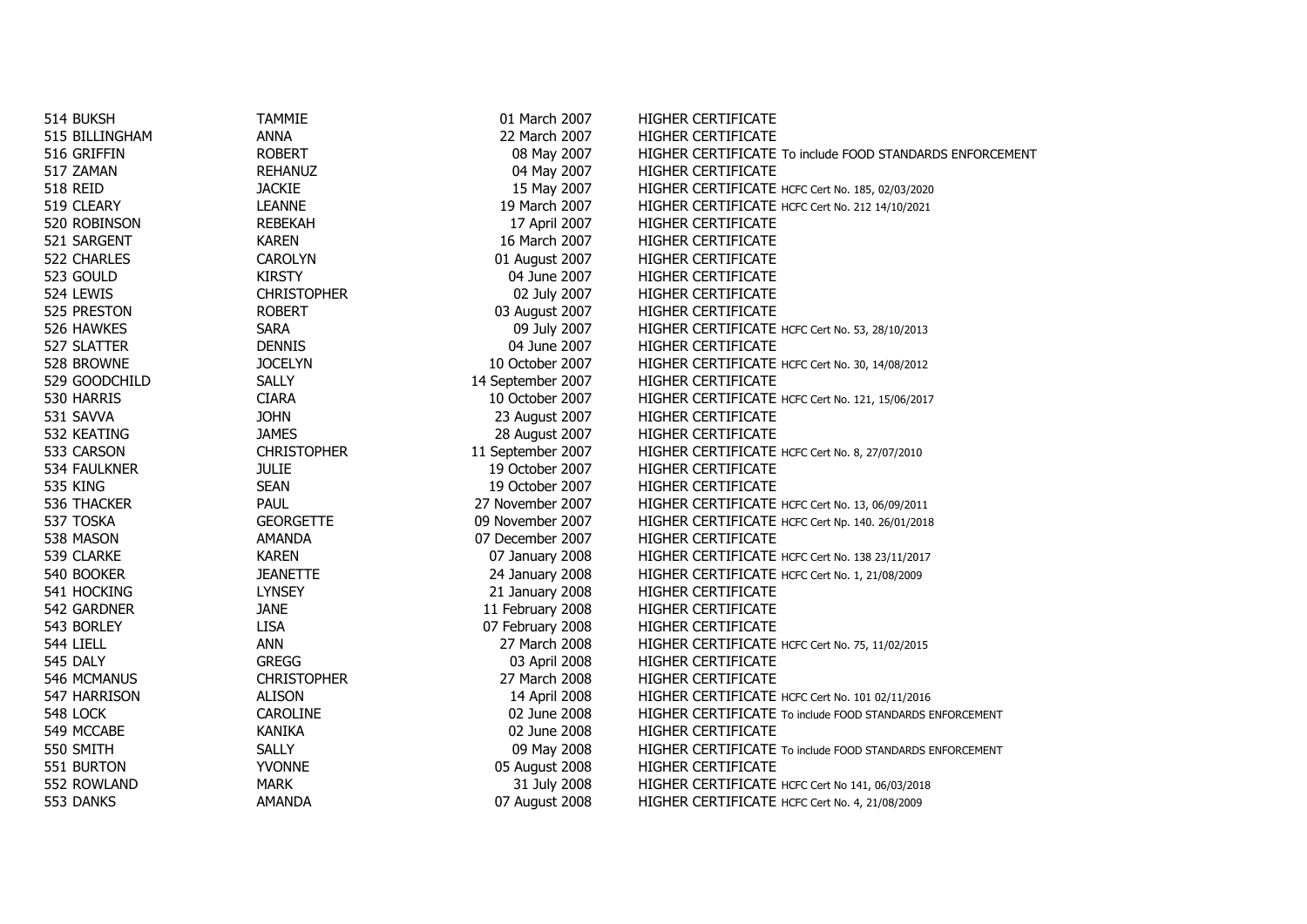| 554 STRADLING        | JAMES                 | 14 August 2008    | HIGHER CERTIFICATE                                       |        |
|----------------------|-----------------------|-------------------|----------------------------------------------------------|--------|
| 555 ATTARD           | <b>CHRISTINA</b>      | 10 September 2008 | HIGHER CERTIFICATE HCFC Cert No. 117, 31/05/2017         |        |
| 556 COWLEY           | <b>EMMA</b>           | 16 September 2008 | HIGHER CERTIFICATE To include FOOD STANDARDS ENFORCEMENT |        |
| 557 NOSIRU           | <b>TITILAYO</b>       | 16 September 2008 | HIGHER CERTIFICATE                                       |        |
| 558 TURNER           | <b>JULIE</b>          | 10 September 2008 | HIGHER CERTIFICATE                                       |        |
| 559 ANNETTS          | <b>LAURA</b>          | 28 August 2008    | HIGHER CERTIFICATE                                       |        |
| 560 HARVEY           | <b>GEMMA</b>          | 08 September 2008 | HIGHER CERTIFICATE HCFC Cert No. 3, 21/08/2009           |        |
| <b>561 JONES</b>     | <b>BETHAN OLWEN</b>   | 03 October 2008   | HIGHER CERTIFICATE HCFC Cert No. 90 3/02/2016            |        |
| 562 O'NEILL          | <b>SALLY ANN</b>      | 03 October 2008   | HIGHER CERTIFICATE HCFC Cert No. 2, 21/08/2009           |        |
| 563 BADDELEY         | <b>JUSTIN</b>         | 03 October 2008   | HIGHER CERTIFICATE HCFC Cert No.208 06/07/2021           | jhgfds |
| 564 DICKSON          | <b>NICOLA</b>         | 08 December 2008  | <b>HIGHER CERTIFICATE</b>                                |        |
| 565 FOWLER           | <b>NICHOLAS</b>       | 03 December 2008  | HIGHER CERTIFICATE                                       |        |
| 566 MASON            | <b>RACHEL</b>         | 09 December 2008  | <b>HIGHER CERTIFICATE</b>                                |        |
| 567 WOODWARD         | <b>KAREN MARIE</b>    | 01 December 2008  | HIGHER CERTIFICATE                                       |        |
| 568 WESTWOOD         | <b>LISA</b>           | 17 December 2008  | HIGHER CERTIFICATE                                       |        |
| 569 DREAU            | <b>VINCENT</b>        | 10 December 2008  | HIGHER CERTIFICATE HCFC Cert No. 46, 26/03/2013          |        |
| 570 BRAMMER          | <b>GILLIAN</b>        | 21 January 2009   | HIGHER CERTIFICATE                                       |        |
| 571 BARNES           | <b>ELLA</b>           | 29 January 2009   | HIGHER CERTIFICATE                                       |        |
| 572 WALTERS          | <b>DENISE</b>         | 29 January 2009   | HIGHER CERTIFICATE                                       |        |
| 573 LONGSTAFF        | <b>KEVIN</b>          | 18 Febuary 2009   | HIGHER CERTIFICATE                                       |        |
| 574 NICHOLDS-TRAINOR | <b>DARRYLE</b>        | 19 Febuary 2009   | HIGHER CERTIFICATE                                       |        |
| 575 LLOYD            | <b>JONATHAN</b>       | 18 Febuary 2009   | HIGHER CERTIFICATE                                       |        |
| 576 MWAKATUMA        | PETRONILLA            | 10 March 2009     | HIGHER CERTIFICATE HCFC Cert No. 57, 04/12/2013          |        |
| 577 JACKSON          | <b>ROSEMARY</b>       | 18 March 2009     | HIGHER CERTIFICATE                                       |        |
| 578 HARTILL          | EMMA-LOUISE           | 18 March 2009     | HIGHER CERTIFICATE                                       |        |
| 579 MOFFAT           | <b>JULIE</b>          | 11 March 2009     | HIGHER CERTIFICATE                                       |        |
| 580 HAWKWOOD         | <b>GILLIAN LESLEY</b> | 07 May 2009       | HIGHER CERTIFICATE                                       |        |
| 581 CLARK            | <b>GILLIAN</b>        | 07 May 2009       | HIGHER CERTIFICATE                                       |        |
| 582 PAHITA           | <b>GIOVANNA</b>       | 06 May 2009       | HIGHER CERTIFICATE HCFC Cert No. 37, 26/09/2012          |        |
| 583 RADLEY           | <b>MARK</b>           | 06 May 2009       | <b>HIGHER CERTIFICATE</b>                                |        |
| 584 BRIGGS           | <b>KISHORE</b>        | 23 April 2009     | HIGHER CERTIFICATE                                       |        |
| 585 BUTLER           | <b>SUE</b>            | 27 April 2009     | HIGHER CERTIFICATE                                       |        |
| 586 BROOKES          | <b>JOHN</b>           | 07 May 2009       | <b>HIGHER CERTIFICATE</b>                                |        |
| 587 BRENTON          | <b>CHRIS</b>          | 03 July 2009      | HIGHER CERTIFICATE                                       |        |
| 588 CURLESS          | PAUL                  | 03 July 2009      | HIGHER CERTIFICATE                                       |        |
| 589 DAVIS            | <b>CLIFTON</b>        | 24 July 2009      | HIGHER CERTIFICATE HCFC Cert No.589, 03/11/2017          |        |
| 590 BEAUCHAMP        | <b>MARGARET</b>       | 21 April 2009     | HIGHER CERTIFICATE                                       |        |
| 591 CUNNINGHAM       | <b>ANNE</b>           | 24 July 2009      | HIGHER CERTIFICATE                                       |        |
| 592 BOYLE            | <b>STEPHEN COLIN</b>  | 25 August 2009    | HIGHER CERTIFICATE HCFC Cert No. 42, 24/10/2012          |        |
| 593 MAYNARD          | <b>CHERYLE</b>        | 20 August 2009    | HIGHER CERTIFICATE                                       |        |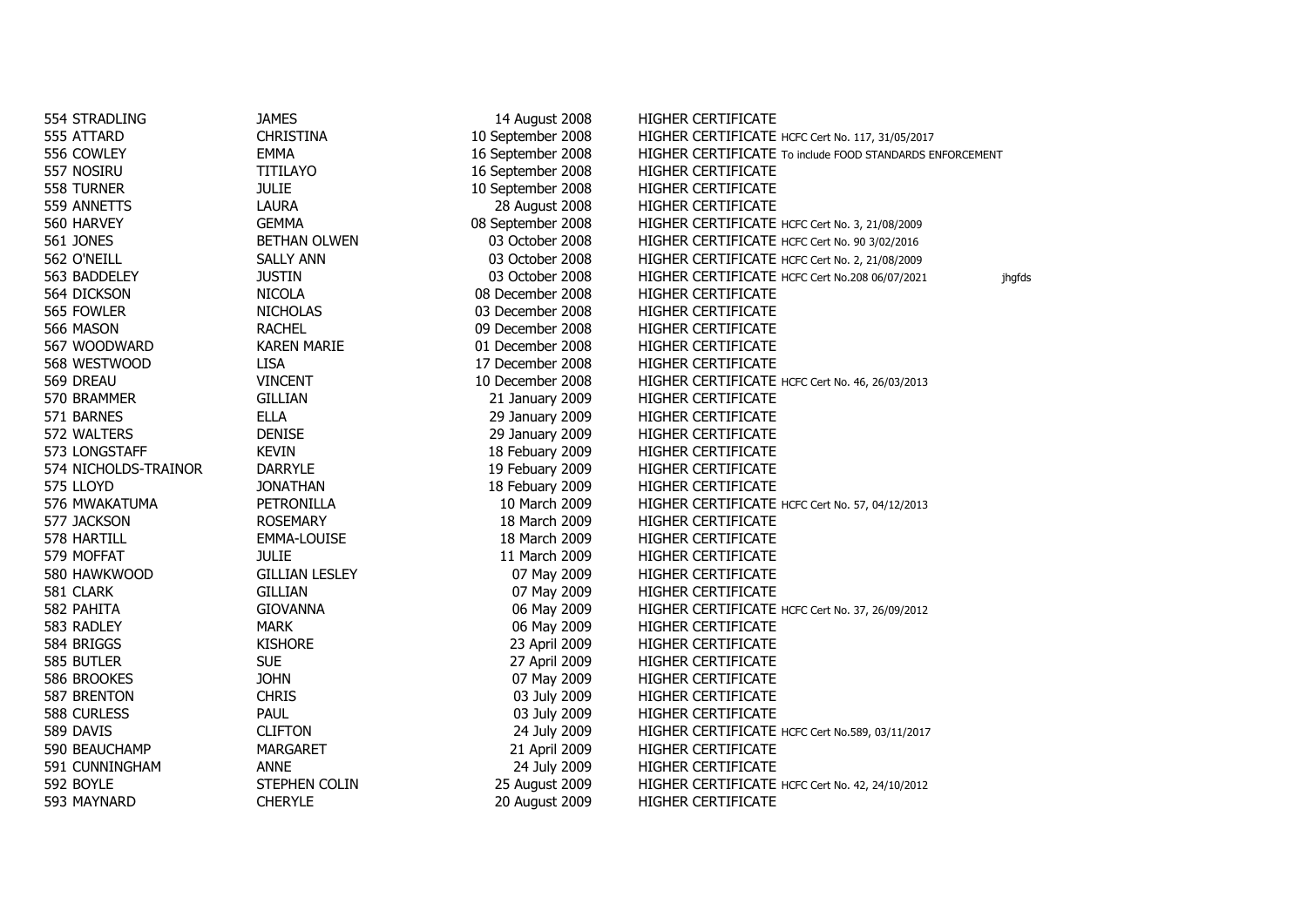| 594 McCLUSKEY         | <b>BEN</b>              | 009-Sept-2009     | <b>HIGHER CERTIFICATE</b>                                                              |
|-----------------------|-------------------------|-------------------|----------------------------------------------------------------------------------------|
| 595 SMITH             | <b>KATHERINE</b>        | 02 September 2009 | HIGHER CERTIFICATE                                                                     |
| 596 JENKINS           | NATASHA CLAIRE          | 02 October 2009   | HIGHER CERTIFICATE HCFC Cert No. 43, 24/10/2012                                        |
| 597 WRIGHT            | <b>TRACEY RUTH</b>      | 07 October 2009   | <b>HIGHER CERTIFICATE</b>                                                              |
| 598 WHITMORE          | <b>ALISON JANE</b>      | 25 October 2009   | <b>HIGHER CERTIFICATE</b>                                                              |
| 599 JAMES             | DAVID KEITH             | 11 November 2009  | <b>HIGHER CERTIFICATE</b>                                                              |
| 600 STOKES            | <b>DAVID</b>            | 19 November 2009  | HIGHER CERTIFICATE HCFC Cert No. 124, 06/09/2017                                       |
| 601 NKANSAH           | <b>SHARON AKUA</b>      | 16 November 2009  | HIGHER CERTIFICATE HCFC Cert No. 64, 30/07/2013                                        |
| 602 MOHAN             | SIVAGOWRI VISHNU        | 12 November 2009  | HIGHER CERTIFICATE HCFC Cert No. 82, 02/09/2015                                        |
| 603 WILLIS            | <b>FIONA</b>            | 23 November 2009  | <b>HIGHER CERTIFICATE</b>                                                              |
| 604 GRAY              | <b>JUSTIN</b>           | 13 November 2009  | HIGHER CERTIFICATE HCFC Cert No. 16, 6/09/2011                                         |
| 605 GREEN             | DAVID JOHN              | 12 November 2009  | HIGHER CERTIFICATE HCFC Cert No. 24, 28/03/2012                                        |
| 606 HARDY-HODGSON     | <b>JULIE</b>            | 07 December 2009  | <b>HIGHER CERTIFICATE</b>                                                              |
| 607 KUNWAR            | <b>SARAT</b>            | 03 December 2009  | <b>HIGHER CERTIFICATE</b>                                                              |
| 608 COOKE             | <b>TANYA JANE</b>       | 04 January 2010   | HIGHER CERTIFICATE To include FOOD STANDARDS ENFORCEMENT.<br>HCFC Cert No. 26, 14/05/2 |
| <b>609 ARTHURS</b>    | <b>JOHN</b>             | 18 December 2009  | HIGHER CERTIFICATE HCFC Cert No. 609, 24/05/2016                                       |
| 610 BOURNE            | <b>GRAHAM</b>           | 12 January 2010   | HIGHER CERTIFICATE                                                                     |
| 611 RAGABIE           | <b>VERON</b>            | 09 December 2009  | HIGHER CERTIFICATE HCFC Cert No. 40, 02/10/2012                                        |
| 612 KEELER            | <b>SUSAN</b>            | 18 January 2010   | HIGHER CERTIFICATE To include FOOD STANDARDS ENFORCEMENT                               |
| 613 NICHOL            | <b>JANE SARAH</b>       | 12 January 2010   | <b>HIGHER CERTIFICATE</b>                                                              |
| 614 POLZIN            | <b>CHRISTIAN</b>        | 22 February 2010  | HIGHER CERTIFICATE HCFC Cert No. 130, 24/10/2017                                       |
| 615 WALSH             | <b>TRACEY</b>           | 24 February 2010  | HIGHER CERTIFICATE HCFC Cert No. 49, 28/08/2013                                        |
| 616 DI DUCA           | <b>ANTONIO</b>          | 06 April 2010     | <b>HIGHER CERTIFICATE</b>                                                              |
| 617 MILLS             | <b>KEVIN</b>            | 08 April 2010     | HIGHER CERTIFICATE                                                                     |
| 618 WHITE             | <b>KEITH</b>            | 24 February 2010  | HIGHER CERTIFICATE                                                                     |
| 619 ADAMS             | <b>CHRISTINE</b>        | 14 May 2010       | HIGHER CERTIFICATE HCFC Cert No. 215, 04/11/2021                                       |
| 620 SMITH             | <b>ANNE</b>             | 14 May 2010       | <b>HIGHER CERTIFICATE</b>                                                              |
| 621 WILSON            | <b>GRAHAM</b>           | 14 May 2010       | HIGHER CERTIFICATE HCFC Cert No. 31, 29/08/2012                                        |
| 622 CHARLESWORTH      | <b>NICOLA</b>           | 30 June 2010      | HIGHER CERTIFICATE HCFC Cert No.76, 26/03/2015                                         |
| 623 WEBSTER           | <b>WENDY</b>            | 28 June 2010      | <b>HIGHER CERTIFICATE</b>                                                              |
| <b>624 SUTHERLAND</b> | <b>RUSSELL</b>          | 19 July 2010      | <b>HIGHER CERTIFICATE</b>                                                              |
| <b>625 CHRISTIAN</b>  | CAROL                   | 24 August 2010    | <b>HIGHER CERTIFICATE</b>                                                              |
| 626 PAYNE             | <b>SHARON</b>           | 08 September 2010 | HIGHER CERTIFICATE                                                                     |
| <b>627 MCCUSKER</b>   | <b>GERALDINE</b>        | 22 September 2010 | <b>HIGHER CERTIFICATE</b> To include FOOD STANDARDS ENFORCEMENT                        |
| 628 WEETMAN           | <b>DANIEL</b>           | 17 December 2010  | HIGHER CERTIFICATE                                                                     |
| 629 ROWE              | KAREN ELIZABETH ANN     | 05 October 2010   | <b>HIGHER CERTIFICATE</b>                                                              |
| 630 O'GORMLEY         | <b>JUDITH ELISABETH</b> | 05 October 2010   | <b>HIGHER CERTIFICATE</b>                                                              |
| 631 BEGLARIAN         | <b>MARK JOHN</b>        | 10 October 2010   | <b>HIGHER CERTIFICATE</b>                                                              |
| 632 TEDMAN            | <b>HELEN JANE</b>       | 09 November 2010  | HIGHER CERTIFICATE                                                                     |
| 633 GARTON            | <b>MARK</b>             | 25 October 2010   | HIGHER CERTIFICATE HCFC Cert No. 33, 18/09/2012                                        |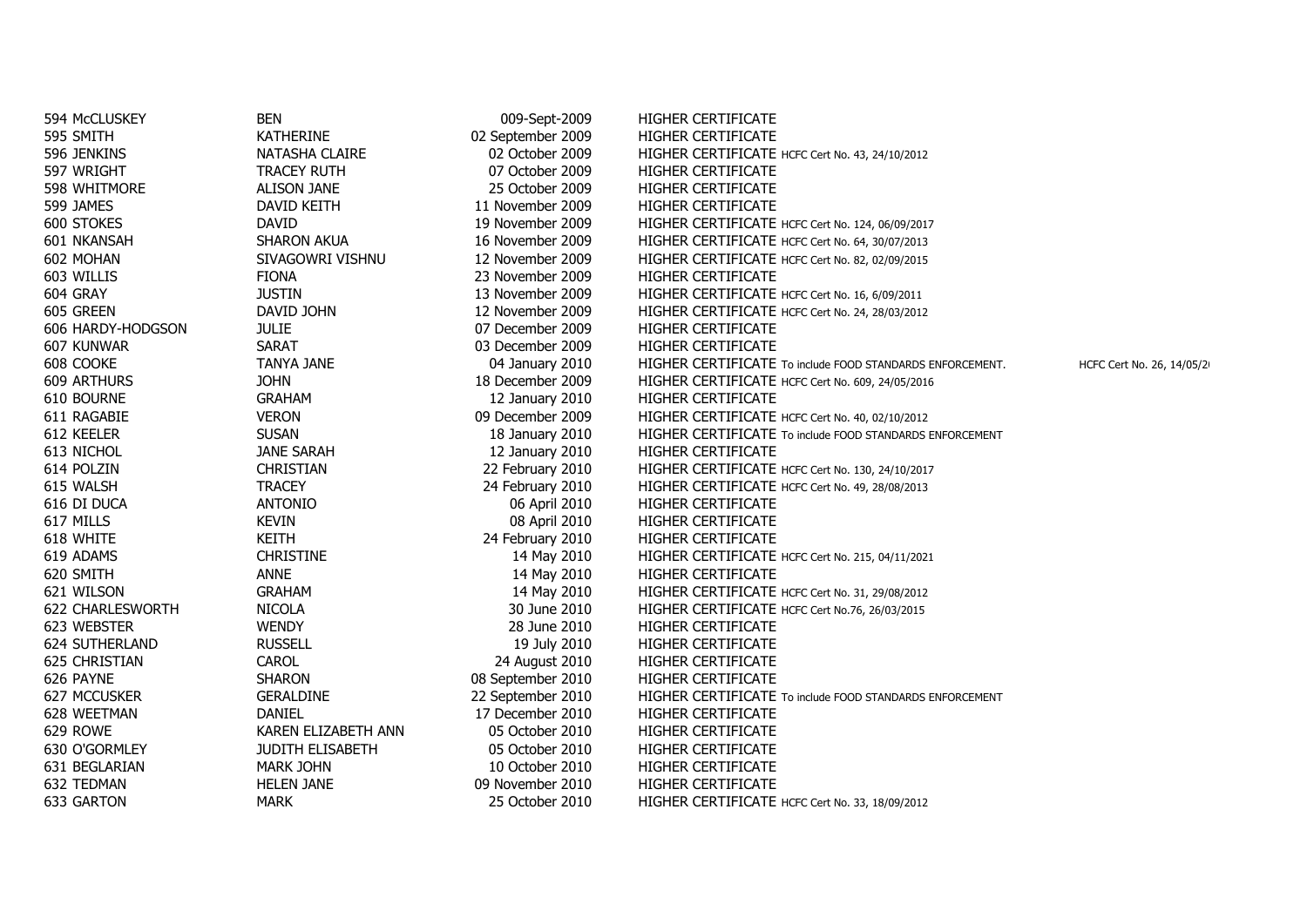| 634 NICHOLS          | LINDA JANE             | 24 November 2010  | <b>HIGHER CERTIFICATE</b>                                |
|----------------------|------------------------|-------------------|----------------------------------------------------------|
| 635 COOPER           | <b>JULIETTE</b>        | 17 January 2011   | HIGHER CERTIFICATE To include FOOD STANDARDS ENFORCEMENT |
| 636 MURRAY           | SHARON ISOBEL          | 14 February 2011  | HIGHER CERTIFICATE                                       |
| 637 MILLER           | <b>NEIL ANTHONY</b>    | 19 January 2011   | HIGHER CERTIFICATE                                       |
| 638 COLEMAN          | <b>JOANNE</b>          | 02 March 2011     | HIGHER CERTIFICATE                                       |
| 639 BECKETT          | <b>RICHARD</b>         | 02 March 2011     | HIGHER CERTIFICATE                                       |
| 640 FENTUM           | DAVID WINSTON          | 02 March 2011     | HIGHER CERTIFICATE HCFC Cert No. 99 28.9.2/28/09/2016    |
| 641 WHITEWOOD        | <b>CHARLOTTE MARIE</b> | 17 February 2011  | HIGHER CERTIFICATE HCFC Cert No.129, 11/10/2017          |
| <b>642 PATRICK</b>   | <b>SHARON</b>          | 06 April 2011     | HIGHER CERTIFICATE HCFC Cert No. 147, 12/10/2018         |
| 643 AMEY             | SIAN L JAYNE           | 04 April 2011     | HIGHER CERTIFICATE HCFC Cert No. 63, 07/03/2013          |
| 644 HEYWOOD          | <b>JULIA MARY</b>      | 20 April 2011     | HIGHER CERTIFICATE                                       |
| 645 MAN              | WILLIAM                | 09 May 2011       | <b>HIGHER CERTIFICATE</b>                                |
| 646 BAKER            | LAURA                  | 17 May 2011       | HIGHER CERTIFICATE HCFC Cert No.61, 07/04/2014           |
| 647 HUNT             | <b>TRACEY</b>          | 16 May 2011       | HIGHER CERTIFICATE                                       |
| 648 RADFORD          | <b>DIANNE MARIE</b>    | 09 June 2011      | HIGHER CERTIFICATE HCFC Cert No. 149 16/10/18            |
| 649 IBBETT           | <b>TRACEY LYNNE</b>    | 06 July 2011      | HIGHER CERTIFICATE HCFC Cert No. 68, 30/10/14            |
| <b>650 HOPKINSON</b> | <b>SEAN ANTHONY</b>    | 25 July 2011      | HIGHER CERTIFICATE                                       |
| 651 COTON            | <b>EMMA</b>            | 05 August 2011    | HIGHER CERTIFICATE                                       |
| 652 JORDAN           | <b>SAMANTHA</b>        | 25 August 2011    | <b>HIGHER CERTIFICATE</b>                                |
| 653 ALEXANDER        | <b>ANN</b>             | 02 September 2011 | HIGHER CERTIFICATE HCFC Cert No.144 07/08/18             |
| 654 MAXWELL          | <b>SARAH</b>           | 04 October 2011   | HIGHER CERTIFICATE                                       |
| 655 WHITE            | <b>LAUREN</b>          | 21 September 2011 | HIGHER CERTIFICATE HCFC Cert No. 55, 25/11/13            |
| 656 KIRK             | <b>SUZANNA</b>         | 13 October 2011   | HIGHER CERTIFICATE HCFC Cert No. 52, 07/10/13            |
| 657 OWEN             | <b>GWENAN</b>          | 21 October 2011   | HIGHER CERTIFICATE HCFC Cert No. 72, 16/12/2014          |
| 658 TODD             | <b>HEATHER LINDA</b>   | 22 November 2011  | HIGHER CERTIFICATE HCFC Cert No.84, 02/10/2015           |
| 659 TETTEH           | AMANDA                 | 17 November 2011  | HIGHER CERTIFICATE HCFC Cert No, 194, 17/08/.2020        |
| 660 ROBERTS          | THOMAS MATTHEW         | 13 December 2011  | HIGHER CERTIFICATE                                       |
| 661 SHEARS           | <b>ALISON</b>          | 26 March 2012     | HIGHER CERTIFICATE                                       |
| 662 ADAMS            | <b>JULIA</b>           | 26 March 2012     | HIGHER CERTIFICATE                                       |
| 663 AMANDINI         | RACHEL YOLANDA         | 18 April 2012     | HIGHER CERTIFICATE                                       |
| 664 THOMAS           | PATRICIA JANE          | 20 June 2012      | HIGHER CERTIFICATE                                       |
| 665 HORSEWELL        | NADINE ELIZABETH       | 13 June 2012      | HIGHER CERTIFICATE                                       |
| 666 HORGAN           | <b>COLMAN ANTHONY</b>  | 11 June 2012      | HIGHER CERTIFICATE HCFC Cert No. 119, 31/05/2017         |
| 668 PARFFREY         | CATHERINE MARY         | 04 October 2012   | HIGHER CERTIFICATE HCFC Cert No. 45, 14/11/2012          |
| <b>669 SAULSBURY</b> | RACHAEL ADELE          | 06 September 2012 | HIGHER CERTIFICATE                                       |
| 670 BURTON           | <b>DAVID</b>           | 29 October 2012   | HIGHER CERTIFICATE HCFC Cert No. 105 02/11/2016          |
| 671 WEST             | <b>NICHOLAS</b>        | 26 November 2012  | HIGHER CERTIFICATE HCFC Cert No.74, 09/02/2015           |
| 672 GALL             | <b>GREGORY</b>         | 14 February 2013  | HIGHER CERTIFICATE                                       |
| 673 LAYTON           | <b>JULIE</b>           | 16 January 2013   | HIGHER CERTIFICATE HCFC Cert No. 67, 08/10/2014          |
| 674 MELVILLE         | <b>CAROLE</b>          | 23 January 2013   | HIGHER CERTIFICATE                                       |
|                      |                        |                   |                                                          |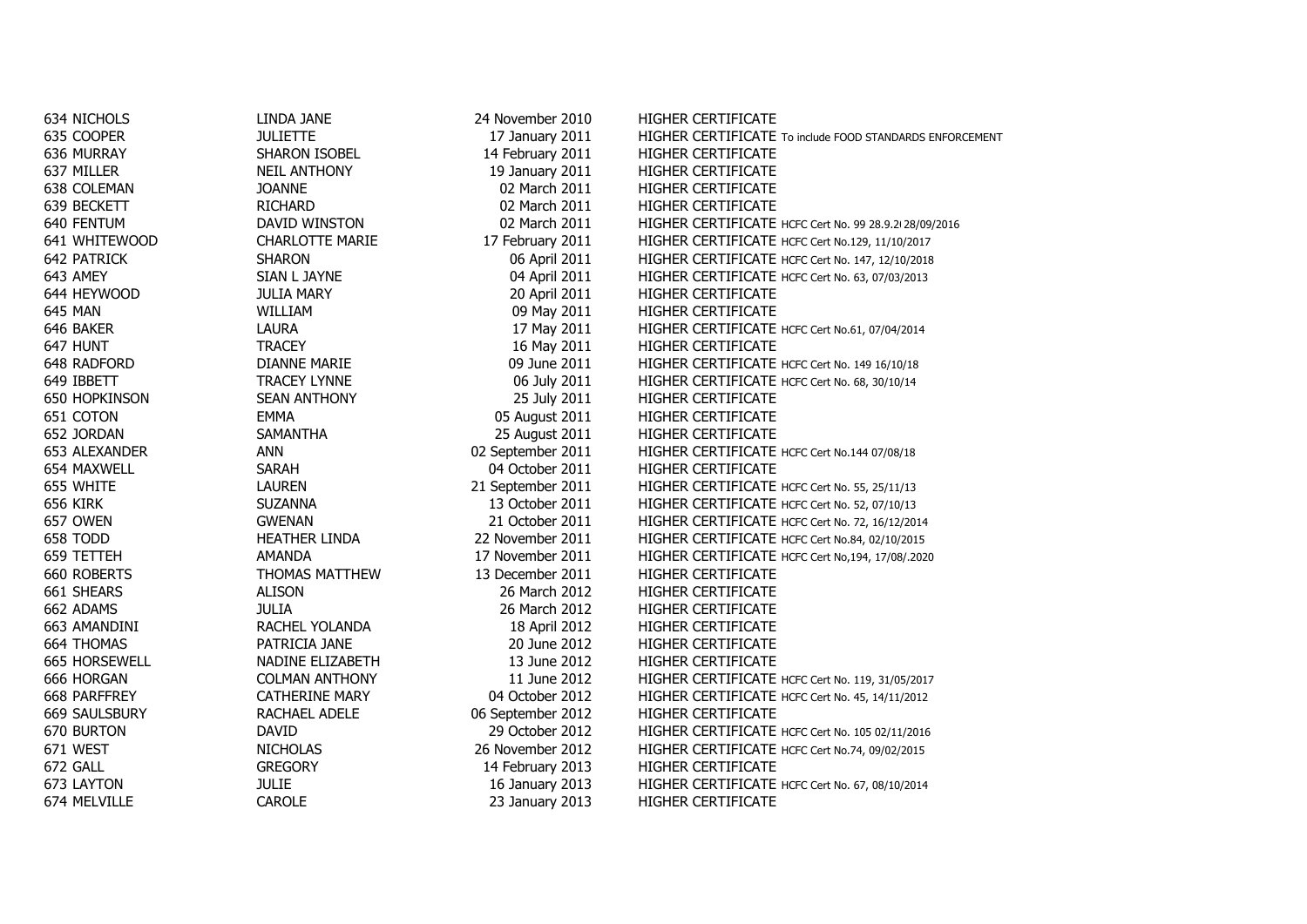| 675 PATMORE           | <b>ALISON</b>           | 28 January 2013   | HIGHER CERTIFICATE                               |
|-----------------------|-------------------------|-------------------|--------------------------------------------------|
| 676 UZODINMA OKEKE    | <b>JOHN</b>             | 29 January 2013   | HIGHER CERTIFICATE HCFC Cert No. 146, 16/08/2018 |
| 677 HORROBIN          | <b>RUTH</b>             | 08 January 2013   | HIGHER CERTIFICATE                               |
| 678 LEE               | <b>ADELE</b>            | 29 January 2013   | HIGHER CERTIFICATE                               |
| 679 SPINKS            | <b>TRUDIE</b>           | 28 November 2012  | HIGHER CERTIFICATE HCFC Cert No. 71, 10/12/2014  |
| 680 WEST              | <b>JOANNE</b>           | 25 February 2013  | <b>HIGHER CERTIFICATE</b>                        |
| 681 NEVISON           | <b>CLARE</b>            | 25 February 2013  | HIGHER CERTIFICATE                               |
| 682 BARTRAM           | <b>SAMANTHA</b>         | 25 March 2013     | HIGHER CERTIFICATE                               |
| 683 FABER             | <b>ANDREA</b>           | 11 March 2013     | HIGHER CERTIFICATE                               |
| <b>685 RICHARDSON</b> | <b>GAIL</b>             | 14 June 2013      | HIGHER CERTIFICATE HCFC Cert No 201, 04/05/2021  |
| 686 TOWNSEND          | <b>MICHELE</b>          | 28 June 2013      | HIGHER CERTIFICATE                               |
| 687 MULRINE           | <b>JULIE</b>            | 24 September 2013 | HIGHER CERTIFICATE HCFC Cert No. 69, 21/11/14    |
| 688 PUGH              | <b>HELEN CLAIRE</b>     | 03 October 2013   | HIGHER CERTIFICATE                               |
| 689 CHAPMAN           | <b>SCOTT</b>            | 24 September 2013 | HIGHER CERTIFICATE HCFC Cert No. 174 10/10/2019  |
| 690 CHAPMAN           | <b>DIANE PATRICIA</b>   | 24 March 2014     | <b>HIGHER CERTIFICATE</b>                        |
| 691 STIFF             | <b>CLARE FIONA</b>      | 07 April 2014     | HIGHER CERTIFICATE                               |
| 692 WEST              | <b>SAMANTHA GILLIAN</b> | 09 May 2014       | HIGHER CERTIFICATE                               |
| 693 THOMAS            | <b>OLGA HUDECOVA</b>    | 24 June 2014      | <b>HIGHER CERTIFICATE</b>                        |
| 694 JONES             | <b>RHODRI</b>           | 24 July 2014      | HIGHER CERTIFICATE                               |
| 695 PRITCHARD         | <b>BETHANY</b>          | 28 July 2014      | <b>HIGHER CERTIFICATE</b>                        |
| 697 JONES             | <b>KATE</b>             | 22 July 2014      | HIGHER CERTIFICATE HCFC Cert No.89 25/01/2016    |
| 698 NOBLE             | ZOË JANINE              | 26 August 2014    | HIGHER CERTIFICATE                               |
| 699 HOGBEN            | <b>SIMON</b>            | 03 September 2014 | HIGHER CERTIFICATE                               |
| 700 HOUGHTON          | DAVID ANDREW            | 30 September 2014 | <b>HIGHER CERTIFICATE</b>                        |
| 701 KENWORTHY         | <b>LORETTA</b>          | 24 September 2014 | <b>HIGHER CERTIFICATE</b>                        |
| 702 HALSTEAD          | MICHELLE EDWINA         | 30 September 2014 | <b>HIGHER CERTIFICATE</b>                        |
| 703 BLUNT             | NATASHA JOANNE          | 22 October 2014   | <b>HIGHER CERTIFICATE</b>                        |
| 704 REDMOND           | <b>ELAINE</b>           | 06 January 2015   | <b>HIGHER CERTIFICATE</b>                        |
| 705 BROOKES           | <b>KAREN JANE</b>       | 30 March 2015     | HIGHER CERTIFICATE                               |
| 707 MARSDEN           | STEPHEN JOHN            | 31 March 2015     | <b>HIGHER CERTIFICATE</b>                        |
| 708 CROOT             | <b>CATHERINE</b>        | 10 April 2015     | HIGHER CERTIFICATE                               |
| 709 GLENDENNING       | <b>SEAN</b>             | 27 April 2015     | HIGHER CERTIFICATE                               |
| 710 READER            | IAN                     | 30 March 2015     | HIGHER CERTIFICATE                               |
| 711 GOLIGHTLY         | <b>CHRISTINE</b>        | 17 June 2015      | HIGHER CERTIFICATE                               |
| 712 BROOKES           | PAULA ANN LOUISE        | 30 July 2015      | HIGHER CERTIFICATE HCFC Cert No.108 08/03/2017   |
| 713 MYKYTIUK          | PHILLIP VICTOR          | 30 July 2015      | <b>HIGHER CERTIFICATE</b>                        |
| 714 PARNELL           | <b>LISA</b>             | 10 August 2015    | <b>HIGHER CERTIFICATE</b>                        |
| 715 DANIEL            | <b>REBECCA</b>          | 08 October 2015   | <b>HIGHER CERTIFICATE</b>                        |
| 716                   |                         |                   |                                                  |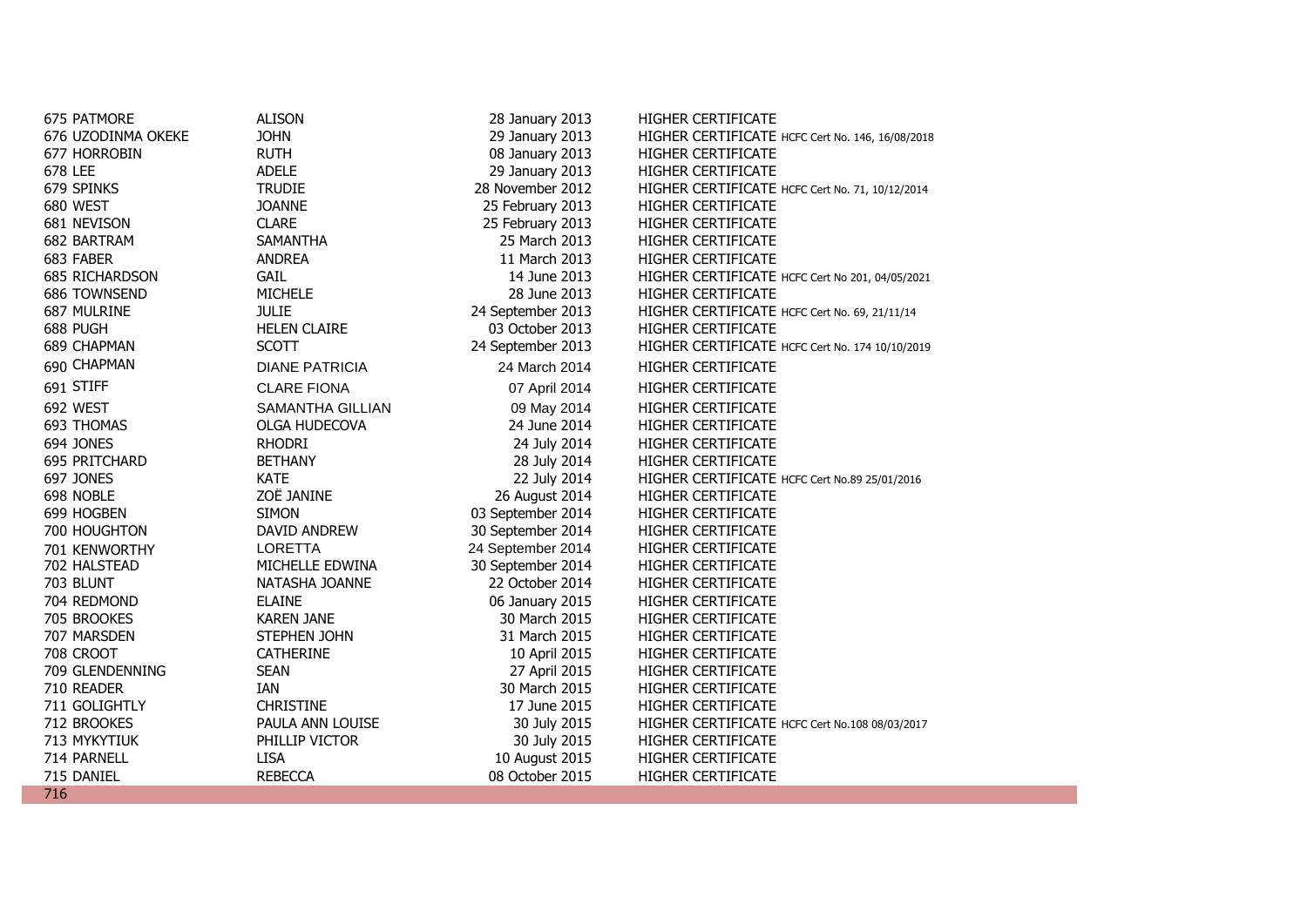| 717 FINLAY       | <b>GRAEME</b>         | 08 October 2015   | HIGHER CERTIFICATE HCFC Cert No.91 16/01/2016    |
|------------------|-----------------------|-------------------|--------------------------------------------------|
| 718 EVANS        | <b>CRAIG</b>          | 26 November 2015  | HIGHER CERTIFICATE                               |
| 719 WALTERS      | <b>REBECCA</b>        | 11 November 2015  | HIGHER CERTIFICATE HCFC Cert No.181 12/02/2020   |
| 720 WHITTAKER    | <b>EMILY VICTORIA</b> | 09 December 2015  | HIGHER CERTIFICATE                               |
| 721 AMBROSE      | <b>KERRY JANE</b>     | 21 December 2015  | HIGHER CERTIFICATE HCFC Cert No. 142 06/03/2018  |
| <b>722 HINC</b>  | <b>STEFAN</b>         | 11 December 2015  | HIGHER CERTIFICATE                               |
| 723 GALLAVIN     | <b>JACQUELINE</b>     | 21 January 2016   | HIGHER CERTIFICATE                               |
| 724 COLLETT      | <b>SALLY ANN</b>      | 16 February 2016  | HIGHER CERTIFICATE                               |
| 725 MEHTA        | DHARA GAURAV          | 07 March 2016     | HIGHER CERTIFICATE HCFC Cert No. 107 29/11/2016  |
| <b>726 ROWE</b>  | <b>ADRIAN CLIVE</b>   | 09 March 2016     | <b>HIGHER CERTIFICATE</b>                        |
| 728 FOWLER       | <b>ELEANOR</b>        | 19 April 2016     | HIGHER CERTIFICATE                               |
| 729 NOACA        | MIHAELA ANDREEA       | 05 April 2016     | HIGHER CERTIFICATE                               |
| <b>730 PECK</b>  | <b>EMILY LOUISE</b>   | 03 May 2016       | HIGHER CERTIFICATE                               |
| 731 DUNCAN       | <b>LOUISE</b>         | 17 May 2016       | HIGHER CERTIFICATE                               |
| 732 CARSTEA      | EMILIA ILEANA         | 04 August 2016    | HIGHER CERTIFICATE HCFC Cert No. 143 10/04/2018  |
| 733 PEGRAM       | SAMANTHA LOUISE       | 13 September 2016 | HIGHER CERTIFICATE HCFC Cert No.168 18/09/2019   |
| 734 SEABORNE     | <b>REBECCA</b>        | 24 August 2016    | HIGHER CERTIFICATE                               |
| 735 MOORE        | <b>ROSEMARY</b>       | 28 November 2016  | HIGHER CERTIFICATE                               |
| 736 DAGGA        | <b>CYRIL JOSEPH</b>   | 25 October 2016   | HIGHER CERTIFICATE                               |
| <b>737 GRAY</b>  | TAMMY LORRAINE ANGELA | 15 February 2017  | HIGHER CERTIFICATE                               |
| 738 MARUSZAK     | <b>ANNA</b>           | 15 February 2017  | HIGHER CERTIFICATE                               |
| 739 BADROCK      | <b>CHARLENE ANNE</b>  | 06 April 2017     | HIGHER CERTIFICATE                               |
| 740 BAKER        | AMANDA                | 02 May 2017       | HIGHER CERTIFICATE                               |
| 741 CLARK        | <b>JASON</b>          | 13 June 2017      | HIGHER CERTIFICATE                               |
| 742              |                       |                   |                                                  |
| 743 WHITTINGHAM  | <b>SARAH ANN</b>      | 17 July 2017      | <b>HIGHER CERTIFICATE</b>                        |
| 744 BYRNE        | RITA KULBINDER        | 26 September 2017 | HIGHER CERTIFICATE                               |
| 745 SHAW         | JAMIE BENJAMIN        | 02 October 2017   | HIGHER CERTIFICATE                               |
| 746 BROWN        | ANGELA CHRISTINE      | 30 October 2017   | HIGHER CERTIFICATE HCFC Cert No. 136, 23/11/2017 |
| <b>747 MIAH</b>  | <b>RAZA</b>           | 26 June 2018      | HIGHER CERTIFICATE HCFC Cert No.175, 22/10/2019  |
| 748 DICKIE       | <b>ALISTAIR</b>       | 26 June 2018      | HIGHER CERTIFICATE                               |
| 749              |                       |                   |                                                  |
| 750              |                       |                   |                                                  |
| 751 ASHFORD      | <b>JOANNA LUCI</b>    | 05 December 2018  | <b>HIGHER CERTIFICATE</b>                        |
| 752 SAGE         | LOUISE JEAN           | 10 January 2019   | HIGHER CERTIFICATE HCFC Cert No. 211, 13/08/2020 |
| 753 BRITTS       | <b>EMMA</b>           | 12 February 2019  | HIGHER CERTIFICATE                               |
| <b>754 GUNN</b>  | ALISON                | 21 September 2018 | HIGHER CERTIFICATE HCFC Cert No.162, 17/04/2019  |
| 755 KOLEOSHO     | <b>EUNICE</b>         | 21 May 2019       | HIGHER CERTIFICATE HCFC Cert No.196 15/10/2020   |
| 756 DOLMAN-CLARK | <b>SUZANNE</b>        | 06 August 2019    | HIGHER CERTIFICATE HCFC Cert No.178 04/12/2019   |
| 757              |                       |                   |                                                  |

F